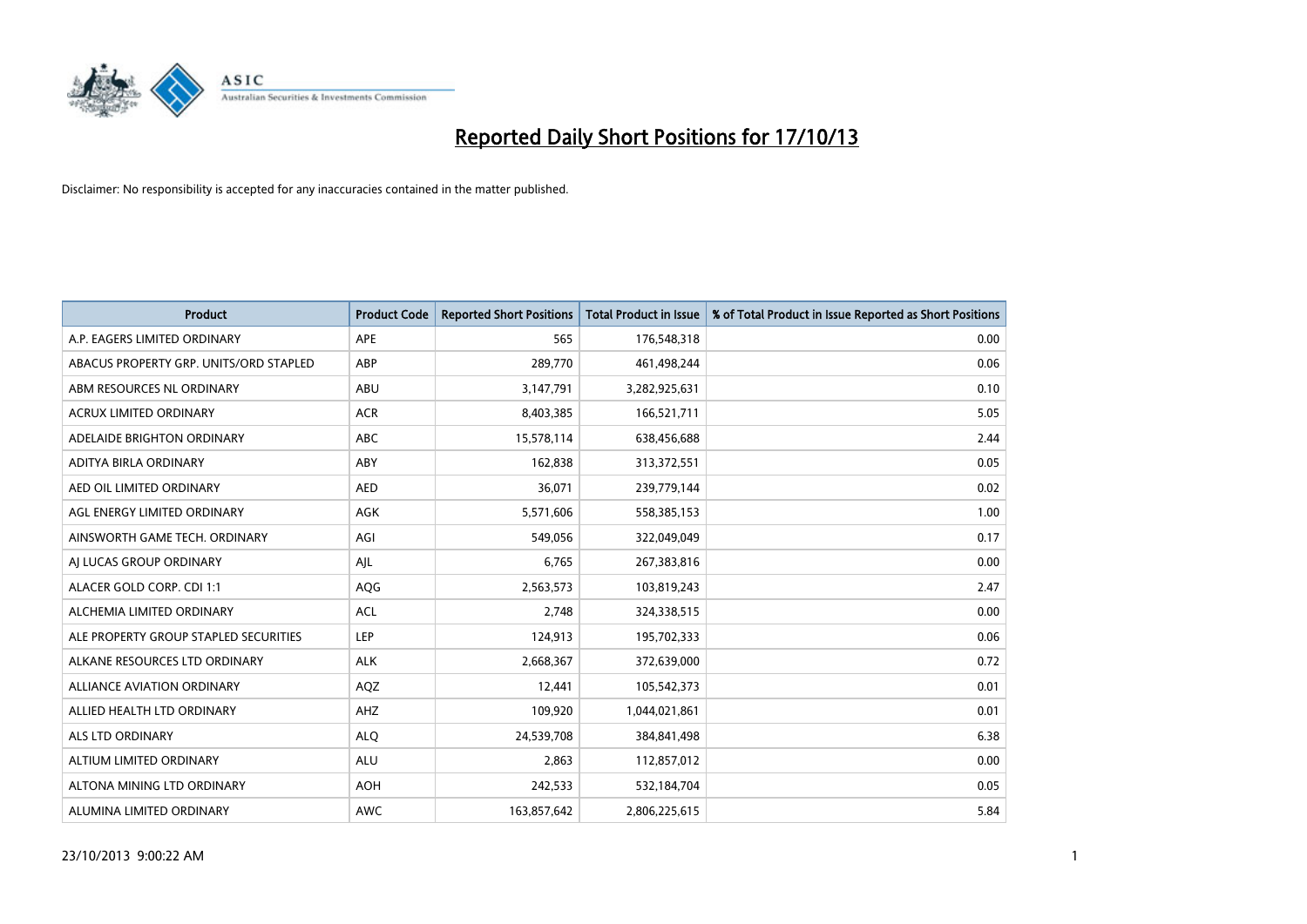

| <b>Product</b>                          | <b>Product Code</b> | <b>Reported Short Positions</b> | <b>Total Product in Issue</b> | % of Total Product in Issue Reported as Short Positions |
|-----------------------------------------|---------------------|---------------------------------|-------------------------------|---------------------------------------------------------|
| AMALGAMATED HOLDINGS ORDINARY           | <b>AHD</b>          | 146,735                         | 157,806,992                   | 0.09                                                    |
| AMCOM TELECOMM. ORDINARY                | AMM                 | 826,465                         | 244,557,101                   | 0.34                                                    |
| AMCOR LIMITED ORDINARY                  | AMC                 | 3,431,698                       | 1,206,684,923                 | 0.28                                                    |
| AMP LIMITED ORDINARY                    | AMP                 | 23,621,429                      | 2,957,737,964                 | 0.80                                                    |
| AMPELLA MINING ORDINARY                 | <b>AMX</b>          | 365,381                         | 248,000,493                   | 0.15                                                    |
| ANSELL LIMITED ORDINARY                 | <b>ANN</b>          | 7,815,063                       | 130,648,660                   | 5.98                                                    |
| ANTARES ENERGY LTD ORDINARY             | AZZ                 | 373,940                         | 255,000,000                   | 0.15                                                    |
| ANZ BANKING GRP LTD ORDINARY            | ANZ                 | 5,340,257                       | 2,743,655,310                 | 0.19                                                    |
| APA GROUP STAPLED SECURITIES            | <b>APA</b>          | 10,300,756                      | 835,750,807                   | 1.23                                                    |
| APN NEWS & MEDIA ORDINARY               | <b>APN</b>          | 16,037,702                      | 661,526,586                   | 2.42                                                    |
| AQUARIUS PLATINUM. ORDINARY             | <b>AOP</b>          | 6,448,769                       | 486,851,336                   | 1.32                                                    |
| AQUILA RESOURCES ORDINARY               | <b>AQA</b>          | 14,632,069                      | 411,804,442                   | 3.55                                                    |
| ARAFURA RESOURCE LTD ORDINARY           | ARU                 | 8,367                           | 441,270,644                   | 0.00                                                    |
| ARB CORPORATION ORDINARY                | ARP                 | 906,877                         | 72,481,302                    | 1.25                                                    |
| ARDENT LEISURE GROUP STAPLED SECURITIES | AAD                 | 2,790,293                       | 404,994,420                   | 0.69                                                    |
| ARENA REIT ORDINARY UNITS               | ARF                 | 4,740                           | 206,342,963                   | 0.00                                                    |
| ARISTOCRAT LEISURE ORDINARY             | ALL                 | 8,066,245                       | 551,418,047                   | 1.46                                                    |
| ARRIUM LTD ORDINARY                     | ARI                 | 19,665,057                      | 1,355,433,903                 | 1.45                                                    |
| ASCIANO LIMITED ORDINARY                | <b>AIO</b>          | 14,177,850                      | 975,385,664                   | 1.45                                                    |
| ASG GROUP LIMITED ORDINARY              | ASZ                 | 1,162,541                       | 206,720,839                   | 0.56                                                    |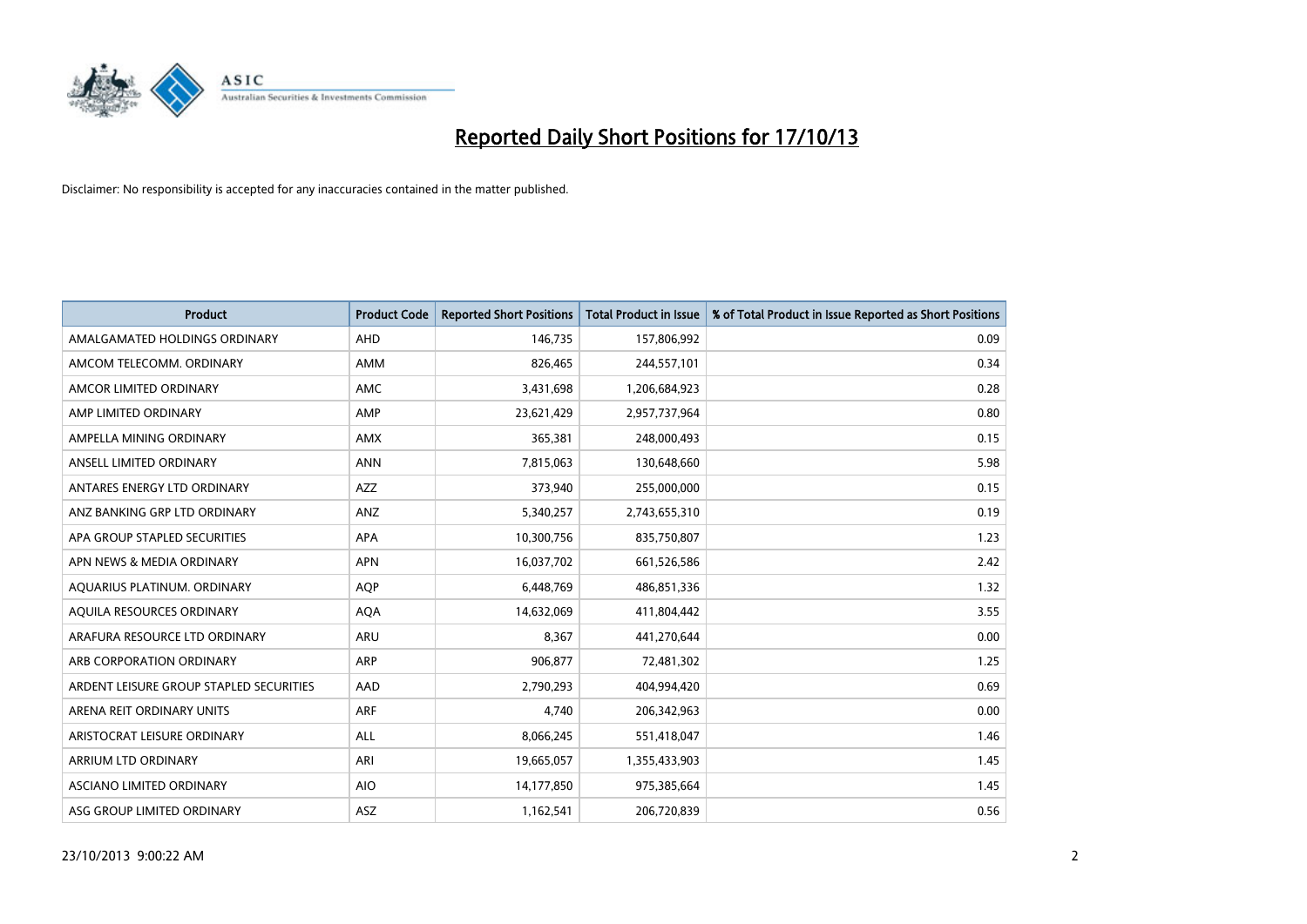

| <b>Product</b>                            | <b>Product Code</b> | <b>Reported Short Positions</b> | <b>Total Product in Issue</b> | % of Total Product in Issue Reported as Short Positions |
|-------------------------------------------|---------------------|---------------------------------|-------------------------------|---------------------------------------------------------|
| ASPEN GROUP ORD/UNITS STAPLED             | <b>APZ</b>          | 125,377                         | 1,199,453,768                 | 0.01                                                    |
| ASTRO JAP PROP GROUP STAPLED US PROHIBIT. | AJA                 | 30,316                          | 67,211,752                    | 0.05                                                    |
| ASX LIMITED ORDINARY                      | ASX                 | 2,712,651                       | 193,595,162                   | 1.40                                                    |
| ATLAS IRON LIMITED ORDINARY               | AGO                 | 35,289,363                      | 915,496,158                   | 3.85                                                    |
| ATRUM COAL NL ORDINARY                    | <b>ATU</b>          | 20,963                          | 62,806,250                    | 0.03                                                    |
| AUCKLAND INTERNATION ORDINARY             | <b>AIA</b>          | 164,866                         | 1,322,564,489                 | 0.01                                                    |
| AURIZON HOLDINGS LTD ORDINARY             | AZJ                 | 2,587,438                       | 2,137,284,503                 | 0.12                                                    |
| AURORA OIL & GAS ORDINARY                 | <b>AUT</b>          | 7,688,342                       | 448,785,778                   | 1.71                                                    |
| AUSDRILL LIMITED ORDINARY                 | <b>ASL</b>          | 14,307,368                      | 312,277,224                   | 4.58                                                    |
| AUSENCO LIMITED ORDINARY                  | AAX                 | 1,198,952                       | 123,527,574                   | 0.97                                                    |
| AUST VINTAGE LTD ORDINARY                 | <b>AVG</b>          | 200,000                         | 232,096,382                   | 0.09                                                    |
| AUSTAL LIMITED ORDINARY                   | ASB                 | 711,175                         | 346,007,639                   | 0.21                                                    |
| AUSTBROKERS HOLDINGS ORDINARY             | <b>AUB</b>          | 26,166                          | 58,271,735                    | 0.04                                                    |
| AUSTIN ENGINEERING ORDINARY               | ANG                 | 315,307                         | 73,164,403                    | 0.43                                                    |
| AUSTRALAND PROPERTY STAPLED SECURITY      | <b>ALZ</b>          | 1,948,461                       | 578,324,670                   | 0.34                                                    |
| AUSTRALIAN AGRICULT. ORDINARY             | AAC                 | 4,689,060                       | 532,294,404                   | 0.88                                                    |
| AUSTRALIAN INFR LTD ORDINARY              | <b>AIX</b>          | 3,323,597                       | 620,733,944                   | 0.54                                                    |
| AUSTRALIAN PHARM, ORDINARY                | API                 | 762,108                         | 488,115,883                   | 0.16                                                    |
| AUTOMOTIVE HOLDINGS ORDINARY              | AHE                 | 273,542                         | 260,579,682                   | 0.10                                                    |
| AVANCO RESOURCES LTD ORDINARY             | AVB                 | 3,772,004                       | 1,113,993,968                 | 0.34                                                    |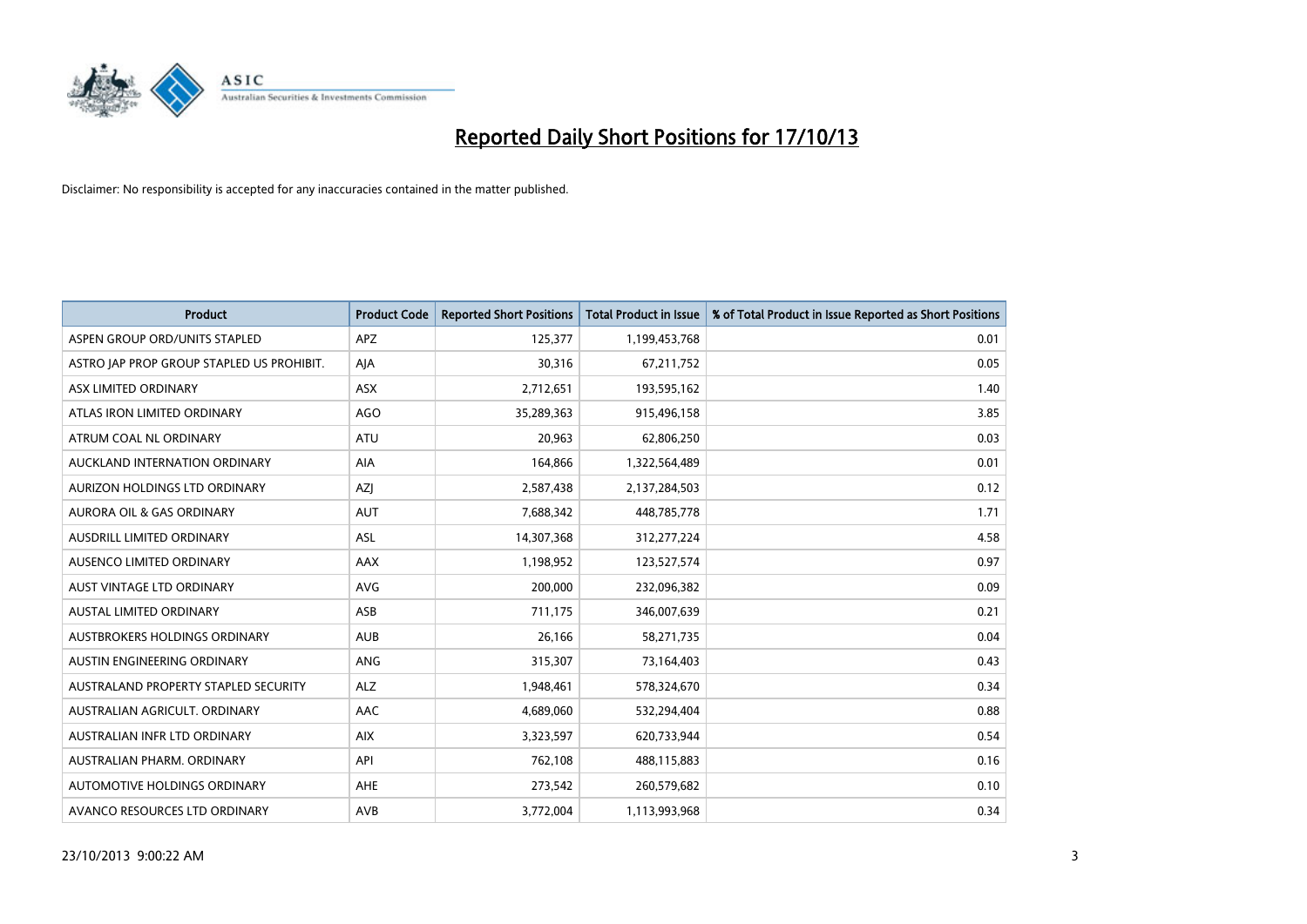

| <b>Product</b>                                | <b>Product Code</b> | <b>Reported Short Positions</b> | <b>Total Product in Issue</b> | % of Total Product in Issue Reported as Short Positions |
|-----------------------------------------------|---------------------|---------------------------------|-------------------------------|---------------------------------------------------------|
| AVIENNINGS LIMITED ORDINARY                   | <b>AVJ</b>          | 69,999                          | 384,423,851                   | 0.02                                                    |
| AWE LIMITED ORDINARY                          | AWE                 | 960,233                         | 522,116,985                   | 0.18                                                    |
| <b>BANDANNA ENERGY ORDINARY</b>               | <b>BND</b>          | 18,973,419                      | 528,481,199                   | 3.59                                                    |
| BANK OF QUEENSLAND. ORDINARY                  | <b>BOO</b>          | 2,696,288                       | 319,809,993                   | 0.84                                                    |
| <b>BASE RES LIMITED ORDINARY</b>              | <b>BSE</b>          | 5,168,559                       | 561,840,029                   | 0.92                                                    |
| BATHURST RES NZ LTD ORDINARY                  | <b>BRL</b>          | 15,008,606                      | 817,135,097                   | 1.84                                                    |
| <b>BC IRON LIMITED ORDINARY</b>               | <b>BCI</b>          | 32,793                          | 123,628,630                   | 0.03                                                    |
| BEACH ENERGY LIMITED ORDINARY                 | <b>BPT</b>          | 20,762,576                      | 1,277,533,962                 | 1.63                                                    |
| BEADELL RESOURCE LTD ORDINARY                 | <b>BDR</b>          | 43,554,538                      | 790,527,280                   | 5.51                                                    |
| BEGA CHEESE LTD ORDINARY                      | <b>BGA</b>          | 214,146                         | 151,866,050                   | 0.14                                                    |
| BENDIGO AND ADELAIDE ORDINARY                 | <b>BEN</b>          | 11,816,915                      | 409,943,305                   | 2.88                                                    |
| BERKELEY RESOURCES ORDINARY                   | <b>BKY</b>          | 688,591                         | 179,393,323                   | 0.38                                                    |
| <b>BHP BILLITON LIMITED ORDINARY</b>          | <b>BHP</b>          | 7,354,854                       | 3,211,691,105                 | 0.23                                                    |
| <b>BIGAIR GROUP LIMITED ORDINARY</b>          | <b>BGL</b>          | 684                             | 169,873,248                   | 0.00                                                    |
| <b>BILLABONG ORDINARY</b>                     | <b>BBG</b>          | 18,195,642                      | 478,944,292                   | 3.80                                                    |
| <b>BIONOMICS LIMITED ORDINARY</b>             | <b>BNO</b>          | 79,028                          | 412,041,924                   | 0.02                                                    |
| <b>BLACKMORES LIMITED ORDINARY</b>            | <b>BKL</b>          | 6,723                           | 16,973,764                    | 0.04                                                    |
| <b>BLACKTHORN RESOURCES ORD US PROHIBITED</b> | <b>BTR</b>          | 525,801                         | 164,285,950                   | 0.32                                                    |
| <b>BLUESCOPE STEEL LTD ORDINARY</b>           | <b>BSL</b>          | 5,073,350                       | 558,733,728                   | 0.91                                                    |
| <b>BOART LONGYEAR ORDINARY</b>                | <b>BLY</b>          | 43,375,962                      | 461,163,412                   | 9.41                                                    |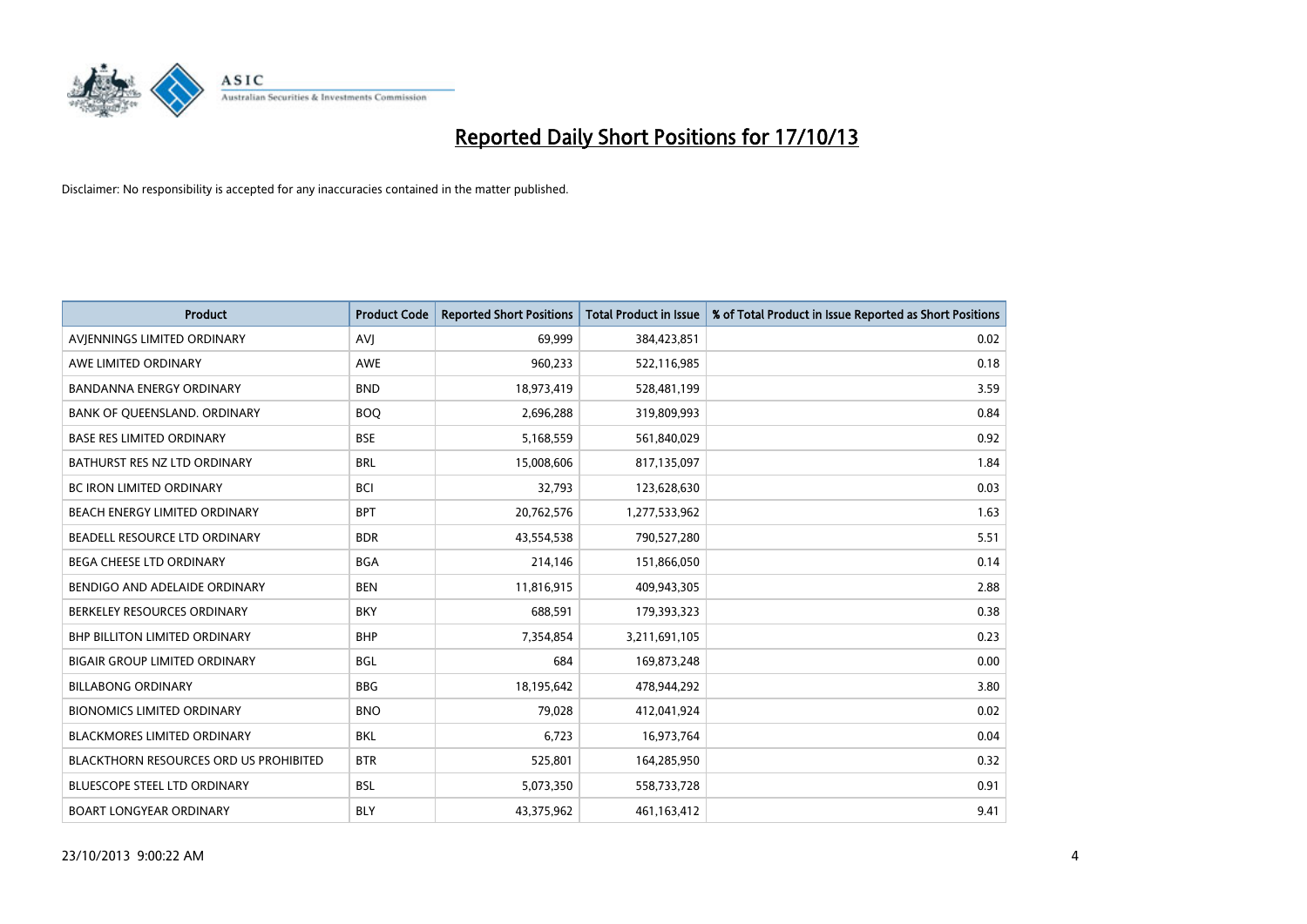

| <b>Product</b>                     | <b>Product Code</b> | <b>Reported Short Positions</b> | <b>Total Product in Issue</b> | % of Total Product in Issue Reported as Short Positions |
|------------------------------------|---------------------|---------------------------------|-------------------------------|---------------------------------------------------------|
| <b>BOOM LOGISTICS ORDINARY</b>     | <b>BOL</b>          | 99,999                          | 470,598,576                   | 0.02                                                    |
| BORAL LIMITED. ORDINARY            | <b>BLD</b>          | 48,831,165                      | 778,739,826                   | 6.27                                                    |
| <b>BRADKEN LIMITED ORDINARY</b>    | <b>BKN</b>          | 14,135,270                      | 169,240,662                   | 8.35                                                    |
| <b>BRAMBLES LIMITED ORDINARY</b>   | <b>BXB</b>          | 2,041,262                       | 1,558,795,774                 | 0.13                                                    |
| BREVILLE GROUP LTD ORDINARY        | <b>BRG</b>          | 2,978,434                       | 130,095,322                   | 2.29                                                    |
| <b>BRICKWORKS LIMITED ORDINARY</b> | <b>BKW</b>          | 89,055                          | 148,038,996                   | 0.06                                                    |
| BROCKMAN MINING LTD ORDINARY       | <b>BCK</b>          | 91,031                          | 7,894,482,131                 | 0.00                                                    |
| BT INVESTMENT MNGMNT ORDINARY      | <b>BTT</b>          | 51,324                          | 278,100,237                   | 0.02                                                    |
| <b>BURU ENERGY ORDINARY</b>        | <b>BRU</b>          | 12,238,717                      | 298,365,707                   | 4.10                                                    |
| <b>BWP TRUST ORDINARY UNITS</b>    | <b>BWP</b>          | 3,889,524                       | 627,165,919                   | 0.62                                                    |
| CABCHARGE AUSTRALIA ORDINARY       | CAB                 | 14,029,506                      | 120,430,683                   | 11.65                                                   |
| CALTEX AUSTRALIA ORDINARY          | <b>CTX</b>          | 1,681,801                       | 270,000,000                   | 0.62                                                    |
| CAPE LAMBERT RES LTD ORDINARY      | <b>CFE</b>          | 19,764                          | 676,191,942                   | 0.00                                                    |
| <b>CAPITOL HEALTH ORDINARY</b>     | CAI                 | 129,009                         | 430,432,121                   | 0.03                                                    |
| <b>CARBON ENERGY ORDINARY</b>      | <b>CNX</b>          | 6,799                           | 975,168,303                   | 0.00                                                    |
| CARDNO LIMITED ORDINARY            | CDD                 | 8,416,731                       | 145,007,042                   | 5.80                                                    |
| CARNARVON PETROLEUM ORDINARY       | <b>CVN</b>          | 39,246                          | 934,109,501                   | 0.00                                                    |
| CARSALES.COM LTD ORDINARY          | <b>CRZ</b>          | 1,316,537                       | 237,513,965                   | 0.55                                                    |
| <b>CASH CONVERTERS ORDINARY</b>    | CCV                 | 5,185,774                       | 425,619,099                   | 1.22                                                    |
| CEDAR WOODS PROP. ORDINARY         | <b>CWP</b>          | 171,934                         | 73,359,551                    | 0.23                                                    |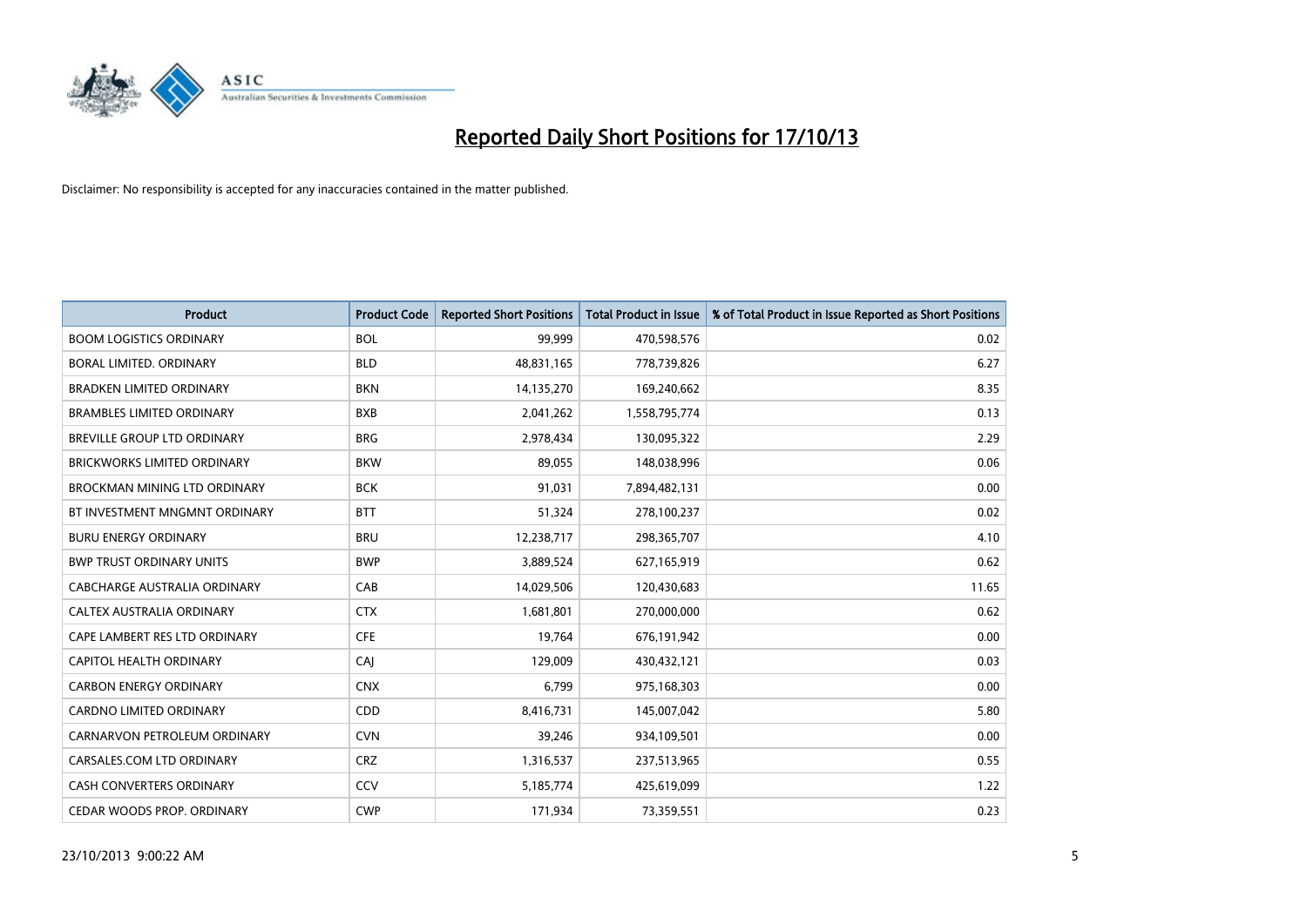

| <b>Product</b>                          | <b>Product Code</b> | <b>Reported Short Positions</b> | <b>Total Product in Issue</b> | % of Total Product in Issue Reported as Short Positions |
|-----------------------------------------|---------------------|---------------------------------|-------------------------------|---------------------------------------------------------|
| CENTRAL PETROLEUM ORDINARY              | <b>CTP</b>          | 249,751                         | 309,216,369                   | 0.08                                                    |
| CERAMIC FUEL CELLS ORDINARY             | <b>CFU</b>          | 390                             | 1,591,941,620                 | 0.00                                                    |
| CFS RETAIL TRUST GRP STAPLED SECURITIES | <b>CFX</b>          | 51,531,713                      | 2,858,286,690                 | 1.80                                                    |
| CHALLENGER DIV.PRO. STAPLED UNITS       | <b>CDI</b>          | 10,006                          | 214,101,013                   | 0.00                                                    |
| <b>CHALLENGER LIMITED ORDINARY</b>      | <b>CGF</b>          | 1,720,127                       | 530,862,585                   | 0.32                                                    |
| CHARTER HALL GROUP STAPLED US PROHIBIT. | <b>CHC</b>          | 211,863                         | 309,068,171                   | 0.07                                                    |
| <b>CHARTER HALL RETAIL UNITS</b>        | <b>COR</b>          | 9,377,106                       | 341,843,880                   | 2.74                                                    |
| <b>CHORUS LIMITED ORDINARY</b>          | <b>CNU</b>          | 46,783                          | 396,369,767                   | 0.01                                                    |
| CITIGOLD CORP LTD ORDINARY              | <b>CTO</b>          | 153,427                         | 1,352,907,765                 | 0.01                                                    |
| <b>CLOUGH LIMITED ORDINARY</b>          | <b>CLO</b>          | 1,276,714                       | 777,203,039                   | 0.16                                                    |
| COAL OF AFRICA LTD ORDINARY             | <b>CZA</b>          | 426                             | 1,048,368,613                 | 0.00                                                    |
| <b>COALSPUR MINES LTD ORDINARY</b>      | <b>CPL</b>          | 10,176,431                      | 641,394,435                   | 1.59                                                    |
| COCA-COLA AMATIL ORDINARY               | <b>CCL</b>          | 20,014,218                      | 763,590,249                   | 2.62                                                    |
| COCHLEAR LIMITED ORDINARY               | <b>COH</b>          | 8,881,641                       | 57,040,932                    | 15.57                                                   |
| <b>COCKATOO COAL ORDINARY</b>           | <b>COK</b>          | 8,656,474                       | 886,294,158                   | 0.98                                                    |
| CODAN LIMITED ORDINARY                  | <b>CDA</b>          | 1,213,729                       | 176,926,104                   | 0.69                                                    |
| COFFEY INTERNATIONAL ORDINARY           | <b>COF</b>          | 4,836                           | 255,833,165                   | 0.00                                                    |
| <b>COKAL LTD ORDINARY</b>               | <b>CKA</b>          | 296,396                         | 455,421,892                   | 0.07                                                    |
| <b>COLLECTION HOUSE ORDINARY</b>        | <b>CLH</b>          | 1,274,652                       | 128,150,198                   | 0.99                                                    |
| <b>COLLINS FOODS LTD ORDINARY</b>       | <b>CKF</b>          | 8,000                           | 93,000,003                    | 0.01                                                    |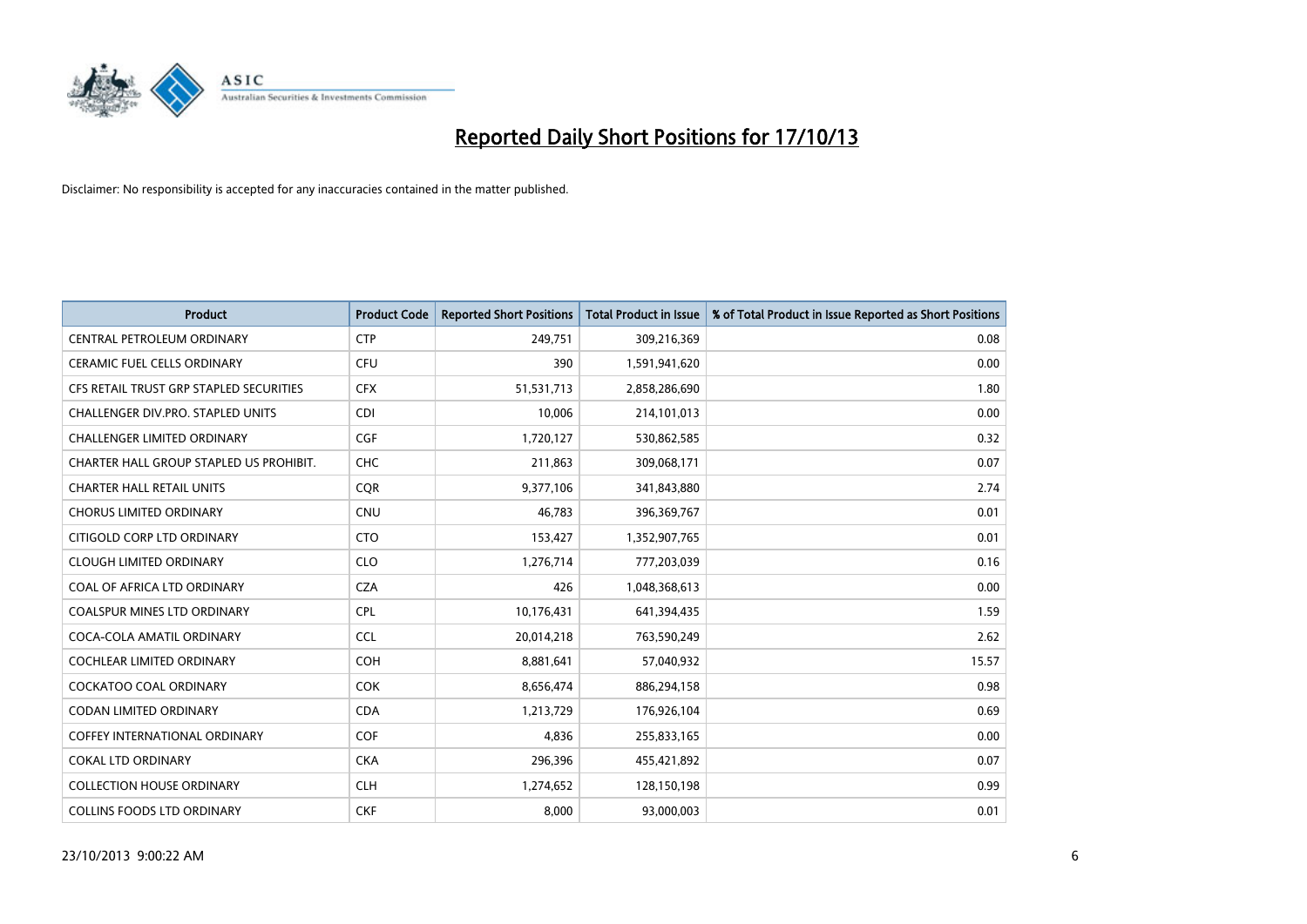

| <b>Product</b>                          | <b>Product Code</b> | <b>Reported Short Positions</b> | <b>Total Product in Issue</b> | % of Total Product in Issue Reported as Short Positions |
|-----------------------------------------|---------------------|---------------------------------|-------------------------------|---------------------------------------------------------|
| COMMONWEALTH BANK, ORDINARY             | <b>CBA</b>          | 5,058,367                       | 1,611,928,836                 | 0.31                                                    |
| COMMONWEALTH PROP ORDINARY UNITS        | <b>CPA</b>          | 9,129,569                       | 2,347,003,413                 | 0.39                                                    |
| <b>COMPASS RESOURCES ORDINARY</b>       | <b>CMR</b>          | 7,472                           | 1,403,744,100                 | 0.00                                                    |
| <b>COMPUTERSHARE LTD ORDINARY</b>       | <b>CPU</b>          | 11,864,417                      | 556,203,079                   | 2.13                                                    |
| <b>CORP TRAVEL LIMITED ORDINARY</b>     | <b>CTD</b>          | 254,925                         | 78,246,245                    | 0.33                                                    |
| <b>CREDIT CORP GROUP ORDINARY</b>       | <b>CCP</b>          | 35,348                          | 46,131,882                    | 0.08                                                    |
| <b>CROMWELL PROP STAPLED SECURITIES</b> | <b>CMW</b>          | 11,986,358                      | 1,719,157,262                 | 0.70                                                    |
| <b>CROWE HORWATH AUS ORDINARY</b>       | <b>CRH</b>          | 776,133                         | 269,665,096                   | 0.29                                                    |
| <b>CROWN LIMITED ORDINARY</b>           | <b>CWN</b>          | 2,683,651                       | 728,394,185                   | 0.37                                                    |
| <b>CSG LIMITED ORDINARY</b>             | CSV                 | 265,827                         | 278,973,075                   | 0.10                                                    |
| <b>CSL LIMITED ORDINARY</b>             | <b>CSL</b>          | 339,602                         | 486,908,913                   | 0.07                                                    |
| <b>CSR LIMITED ORDINARY</b>             | <b>CSR</b>          | 33,453,925                      | 506,000,315                   | 6.61                                                    |
| <b>CUDECO LIMITED ORDINARY</b>          | CDU                 | 7,961,281                       | 205,017,174                   | 3.88                                                    |
| DART ENERGY LTD ORDINARY                | <b>DTE</b>          | 6,466,421                       | 1,108,251,519                 | 0.58                                                    |
| DATA#3 LIMITED ORDINARY                 | <b>DTL</b>          | 40,750                          | 153,974,950                   | 0.03                                                    |
| DAVID JONES LIMITED ORDINARY            | <b>DIS</b>          | 62,080,633                      | 535,002,401                   | 11.60                                                   |
| DECMIL GROUP LIMITED ORDINARY           | <b>DCG</b>          | 3,372,026                       | 168,657,794                   | 2.00                                                    |
| DEEP YELLOW LIMITED ORDINARY            | <b>DYL</b>          | 840                             | 1,562,794,247                 | 0.00                                                    |
| DEXUS PROPERTY GROUP STAPLED UNITS      | <b>DXS</b>          | 75,581,109                      | 4,628,228,426                 | 1.63                                                    |
| DISCOVERY METALS LTD ORDINARY           | <b>DML</b>          | 2,894,297                       | 560,034,418                   | 0.52                                                    |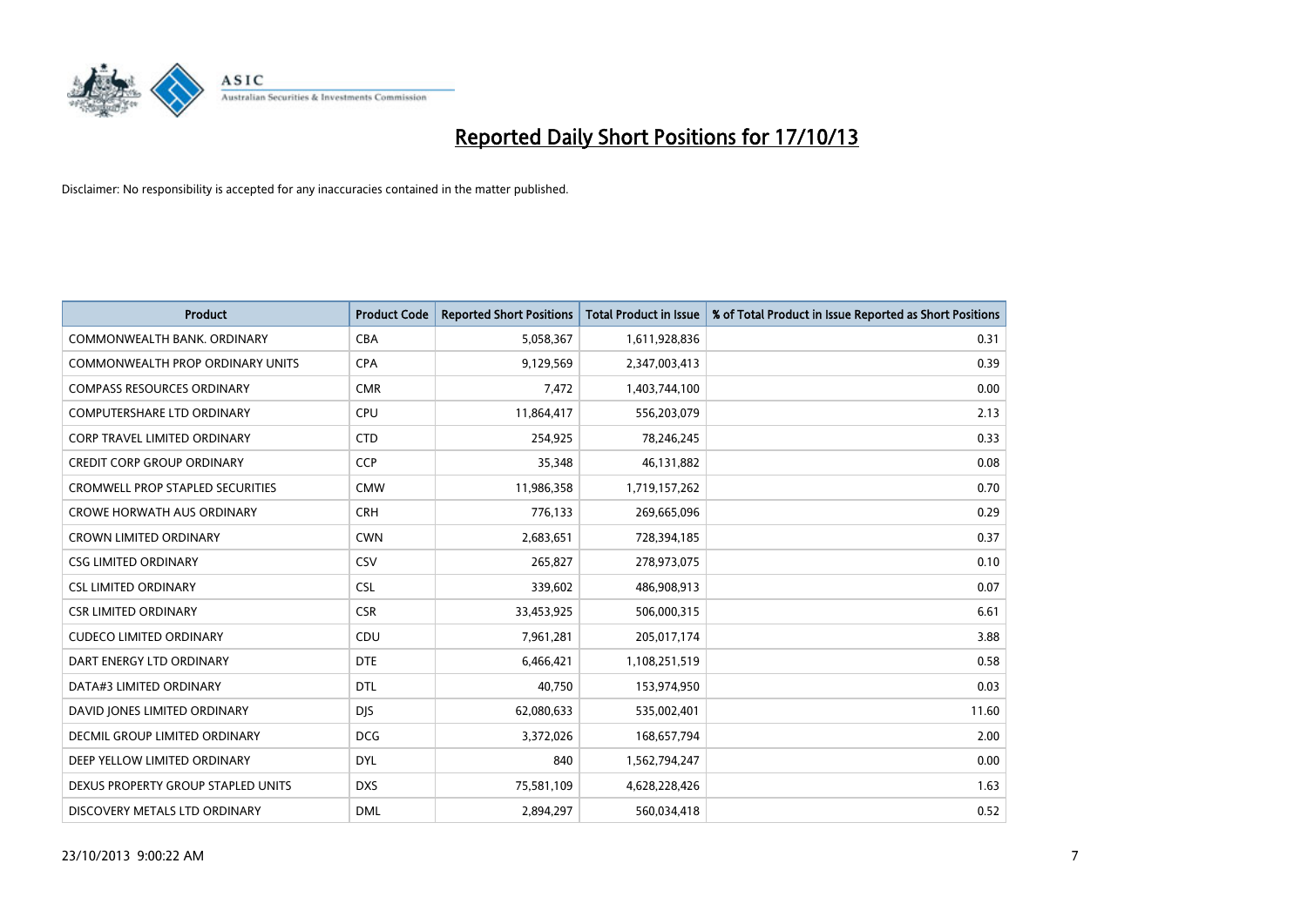

| <b>Product</b>                       | <b>Product Code</b> | <b>Reported Short Positions</b> | <b>Total Product in Issue</b> | % of Total Product in Issue Reported as Short Positions |
|--------------------------------------|---------------------|---------------------------------|-------------------------------|---------------------------------------------------------|
| DOMINO PIZZA ENTERPR ORDINARY        | <b>DMP</b>          | 402,437                         | 85,855,713                    | 0.47                                                    |
| DONACO INTERNATIONAL ORDINARY        | <b>DNA</b>          | 834,809                         | 371,731,146                   | 0.22                                                    |
| DOWNER EDI LIMITED ORDINARY          | <b>DOW</b>          | 10,206,625                      | 434,734,970                   | 2.35                                                    |
| DRILLSEARCH ENERGY ORDINARY          | <b>DLS</b>          | 13,384,814                      | 429,665,895                   | 3.12                                                    |
| DUET GROUP STAPLED US PROHIBIT.      | <b>DUE</b>          | 10,809,002                      | 1,237,195,531                 | 0.87                                                    |
| DULUXGROUP LIMITED ORDINARY          | <b>DLX</b>          | 1,696,465                       | 377,019,430                   | 0.45                                                    |
| DWS LTD ORDINARY                     | <b>DWS</b>          | 431,027                         | 132,362,763                   | 0.33                                                    |
| ECHO ENTERTAINMENT ORDINARY          | <b>EGP</b>          | 8,076,540                       | 825,672,730                   | 0.98                                                    |
| <b>ELDERS LIMITED ORDINARY</b>       | <b>ELD</b>          | 19,497,945                      | 455,013,329                   | 4.29                                                    |
| ELEMENTAL MINERALS ORDINARY          | <b>ELM</b>          | 2,958                           | 303,263,391                   | 0.00                                                    |
| <b>EMECO HOLDINGS ORDINARY</b>       | <b>EHL</b>          | 10,801,526                      | 599,675,707                   | 1.80                                                    |
| <b>ENDEAVOUR MIN CORP CDI 1:1</b>    | <b>EVR</b>          | 396,588                         | 93,408,541                    | 0.42                                                    |
| <b>ENERGY RESOURCES ORDINARY 'A'</b> | <b>ERA</b>          | 9,673,833                       | 517,725,062                   | 1.87                                                    |
| <b>ENERGY WORLD CORPOR, ORDINARY</b> | <b>EWC</b>          | 29,877,850                      | 1,734,166,672                 | 1.72                                                    |
| <b>ENVESTRA LIMITED ORDINARY</b>     | <b>ENV</b>          | 3,573,660                       | 1,796,808,474                 | 0.20                                                    |
| EQUATORIAL RES LTD ORDINARY          | EQX                 | 8                               | 121,885,353                   | 0.00                                                    |
| ERM POWER LIMITED ORDINARY           | <b>EPW</b>          | 72,994                          | 208,116,807                   | 0.04                                                    |
| <b>ESERVGLOBAL LIMITED ORDINARY</b>  | <b>ESV</b>          | 7,931,177                       | 249,045,997                   | 3.18                                                    |
| EVOLUTION MINING LTD ORDINARY        | <b>EVN</b>          | 20,150,821                      | 708,652,367                   | 2.84                                                    |
| FAIRFAX MEDIA LTD ORDINARY           | <b>FXJ</b>          | 253,293,458                     | 2,351,955,725                 | 10.77                                                   |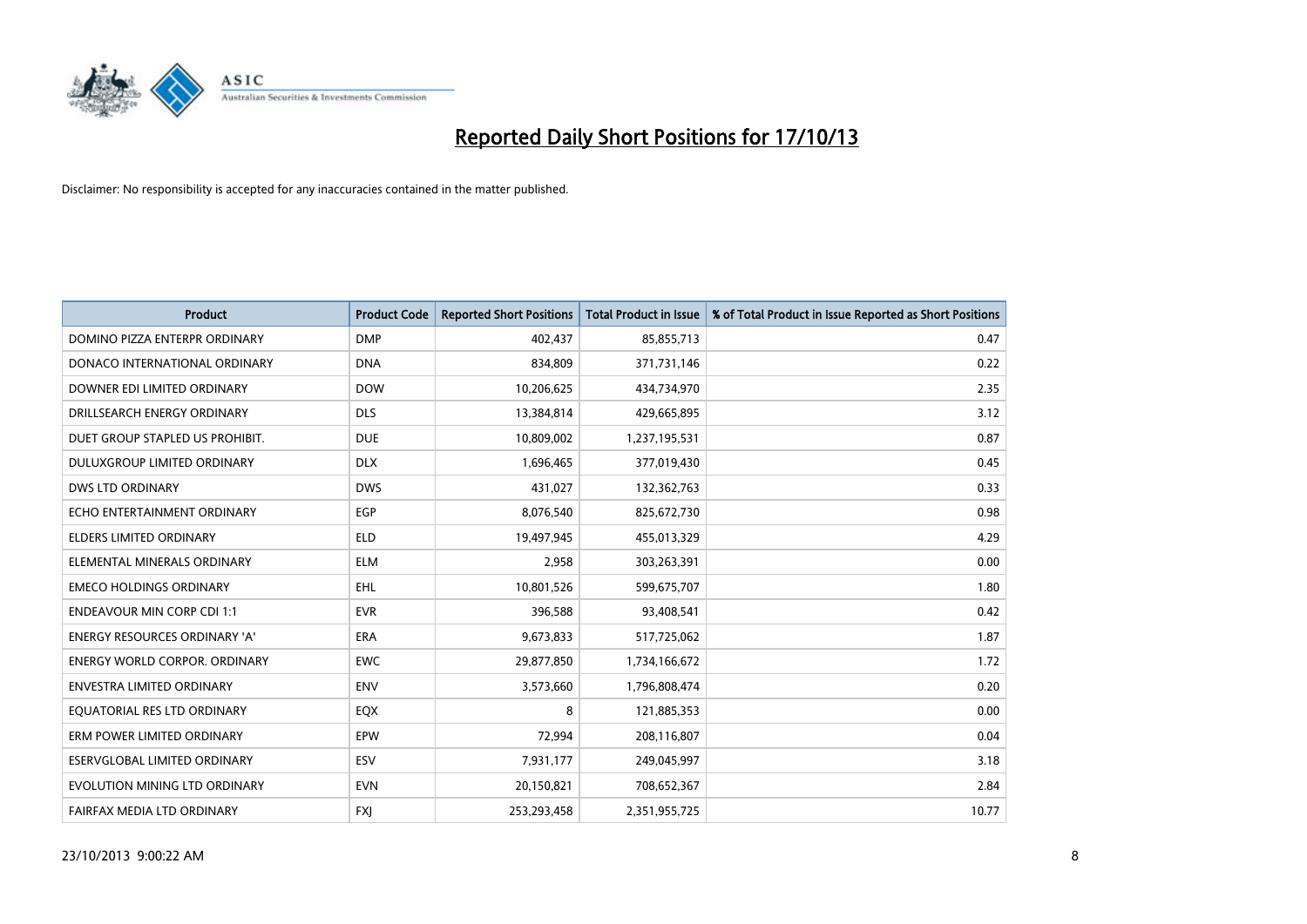

| Product                                | <b>Product Code</b> | <b>Reported Short Positions</b> | Total Product in Issue | % of Total Product in Issue Reported as Short Positions |
|----------------------------------------|---------------------|---------------------------------|------------------------|---------------------------------------------------------|
| <b>FAR LTD ORDINARY</b>                | <b>FAR</b>          | 24,285,654                      | 2,499,846,742          | 0.97                                                    |
| FEDERATION CNTRES ORD/UNIT STAPLED SEC | <b>FDC</b>          | 4,661,153                       | 1,427,641,565          | 0.33                                                    |
| <b>FINBAR GROUP LIMITED ORDINARY</b>   | <b>FRI</b>          | 13,907                          | 220,847,184            | 0.01                                                    |
| FISHER & PAYKEL H. ORDINARY            | <b>FPH</b>          | 220,001                         | 546,837,209            | 0.04                                                    |
| FKP PROPERTY GROUP STAPLED SECURITIES  | <b>FKP</b>          | 9,633,040                       | 321,578,705            | 3.00                                                    |
| FLEETWOOD CORP ORDINARY                | <b>FWD</b>          | 2,753,068                       | 60,522,619             | 4.55                                                    |
| FLETCHER BUILDING ORDINARY             | <b>FBU</b>          | 3,489,649                       | 686,096,427            | 0.51                                                    |
| FLEXIGROUP LIMITED ORDINARY            | FXL                 | 88,827                          | 303,385,394            | 0.03                                                    |
| FLIGHT CENTRE ORDINARY                 | <b>FLT</b>          | 2,824,239                       | 100,527,011            | 2.81                                                    |
| FLINDERS MINES LTD ORDINARY            | <b>FMS</b>          | 2,917,441                       | 1,824,843,676          | 0.16                                                    |
| <b>FOCUS MINERALS LTD ORDINARY</b>     | <b>FML</b>          | 533,226                         | 9,137,375,877          | 0.01                                                    |
| FONTERRA SHARE FUND ORDINARY UNITS     | <b>FSF</b>          | 37,859                          | 106, 151, 733          | 0.04                                                    |
| <b>FORGE GROUP LIMITED ORDINARY</b>    | <b>FGE</b>          | 1,386,299                       | 86,169,014             | 1.61                                                    |
| FORTESCUE METALS GRP ORDINARY          | <b>FMG</b>          | 177,662,725                     | 3,113,798,151          | 5.71                                                    |
| <b>G.U.D. HOLDINGS ORDINARY</b>        | GUD                 | 6,401,563                       | 71,341,319             | 8.97                                                    |
| <b>G8 EDUCATION LIMITED ORDINARY</b>   | <b>GEM</b>          | 1,607,953                       | 300,302,719            | 0.54                                                    |
| <b>GALAXY RESOURCES ORDINARY</b>       | <b>GXY</b>          | 5,101,856                       | 1,007,464,921          | 0.51                                                    |
| <b>GENETIC TECHNOLOGIES ORDINARY</b>   | GTG                 | 182,610                         | 565,749,677            | 0.03                                                    |
| <b>GEODYNAMICS LIMITED ORDINARY</b>    | GDY                 | 850                             | 406,452,608            | 0.00                                                    |
| GI DYNAMICS, INC CDI US PROHIBITED     | GID                 | 1,261                           | 389,977,755            | 0.00                                                    |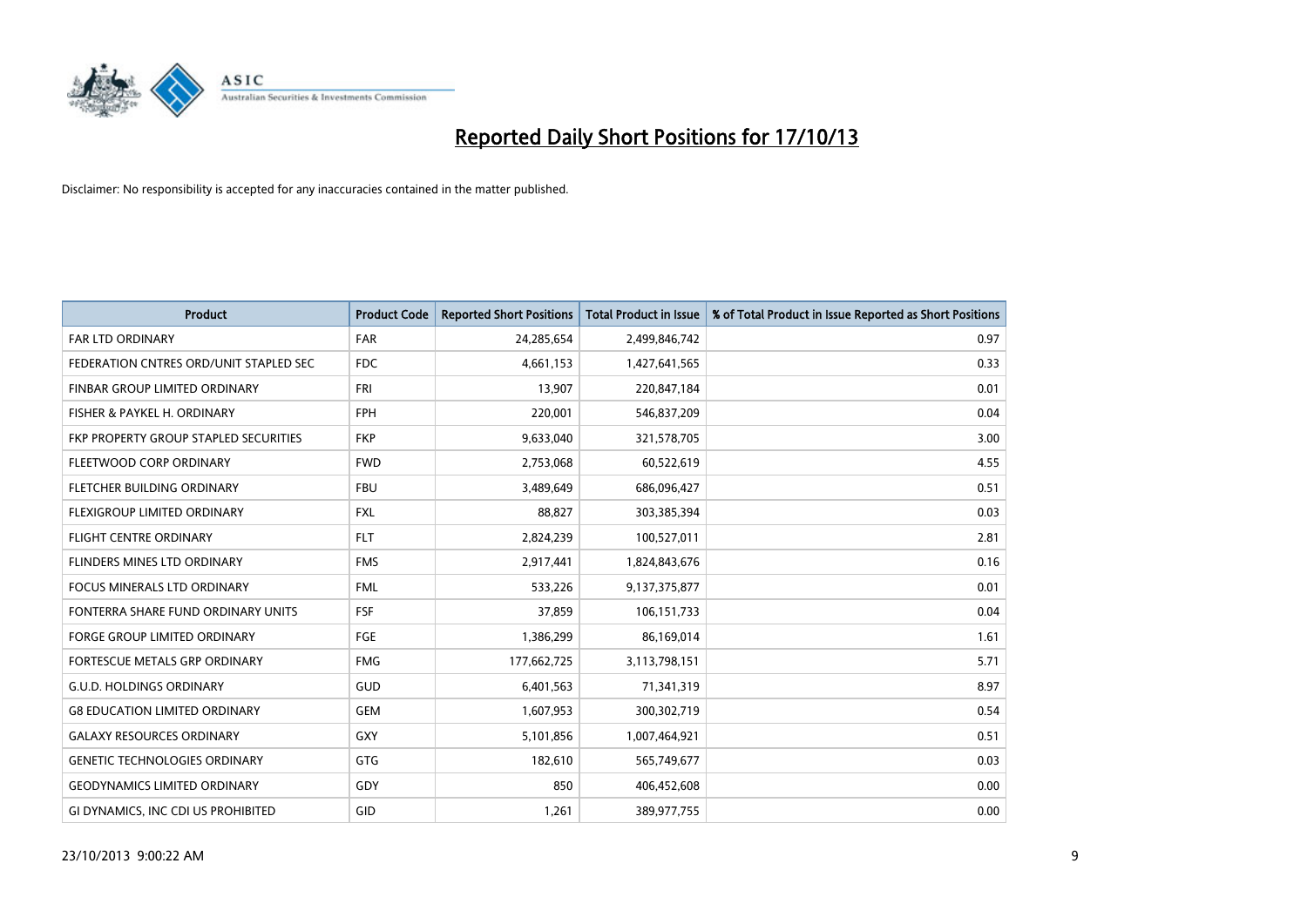

| <b>Product</b>                                   | <b>Product Code</b> | <b>Reported Short Positions</b> | <b>Total Product in Issue</b> | % of Total Product in Issue Reported as Short Positions |
|--------------------------------------------------|---------------------|---------------------------------|-------------------------------|---------------------------------------------------------|
| <b>GINDALBIE METALS LTD ORDINARY</b>             | GBG                 | 54,092,680                      | 1,493,054,193                 | 3.62                                                    |
| <b>GOODMAN FIELDER, ORDINARY</b>                 | <b>GFF</b>          | 31,702,535                      | 1,955,559,207                 | 1.62                                                    |
| <b>GOODMAN GROUP STAPLED</b>                     | <b>GMG</b>          | 6,502,807                       | 1,718,742,809                 | 0.38                                                    |
| <b>GPT GROUP STAPLED SEC.</b>                    | GPT                 | 8,020,741                       | 1,694,888,638                 | 0.47                                                    |
| <b>GRAINCORP LIMITED A CLASS ORDINARY</b>        | <b>GNC</b>          | 392,115                         | 228,855,628                   | 0.17                                                    |
| <b>GRANGE RESOURCES, ORDINARY</b>                | <b>GRR</b>          | 4,944,393                       | 1,156,492,195                 | 0.43                                                    |
| <b>GREENCROSS LIMITED ORDINARY</b>               | GXL                 | 775                             | 37,535,276                    | 0.00                                                    |
| <b>GREENLAND MIN EN LTD ORDINARY</b>             | GGG                 | 5,511,017                       | 573,617,440                   | 0.96                                                    |
| <b>GROWTHPOINT PROPERTY ORD/UNIT STAPLED SEC</b> | GOZ                 | 108,736                         | 414,410,218                   | 0.03                                                    |
| <b>GRYPHON MINERALS LTD ORDINARY</b>             | GRY                 | 6,967,778                       | 400,691,164                   | 1.74                                                    |
| <b>GUILDFORD COAL LTD ORDINARY</b>               | <b>GUF</b>          | 312,215                         | 635,046,899                   | 0.05                                                    |
| <b>GUIARAT NRE COAL LTD ORDINARY</b>             | <b>GNM</b>          | 141,461                         | 1,376,138,678                 | 0.01                                                    |
| <b>GWA GROUP LTD ORDINARY</b>                    | <b>GWA</b>          | 15,154,292                      | 306,533,770                   | 4.94                                                    |
| HARVEY NORMAN ORDINARY                           | <b>HVN</b>          | 59,557,028                      | 1,062,316,784                 | 5.61                                                    |
| <b>HENDERSON GROUP CDI 1:1</b>                   | <b>HGG</b>          | 1,364,687                       | 737,836,207                   | 0.18                                                    |
| HFA HOLDINGS LIMITED ORDINARY                    | <b>HFA</b>          | 3,863                           | 118,738,157                   | 0.00                                                    |
| HIGHLANDS PACIFIC ORDINARY                       | <b>HIG</b>          | 3,153                           | 789,344,774                   | 0.00                                                    |
| HILLGROVE RES LTD ORDINARY                       | <b>HGO</b>          | 5,296,943                       | 1,178,460,221                 | 0.45                                                    |
| HILLS HOLDINGS LTD ORDINARY                      | <b>HIL</b>          | 31                              | 243,740,241                   | 0.00                                                    |
| HORIZON OIL LIMITED ORDINARY                     | <b>HZN</b>          | 73,927,253                      | 1,301,147,932                 | 5.68                                                    |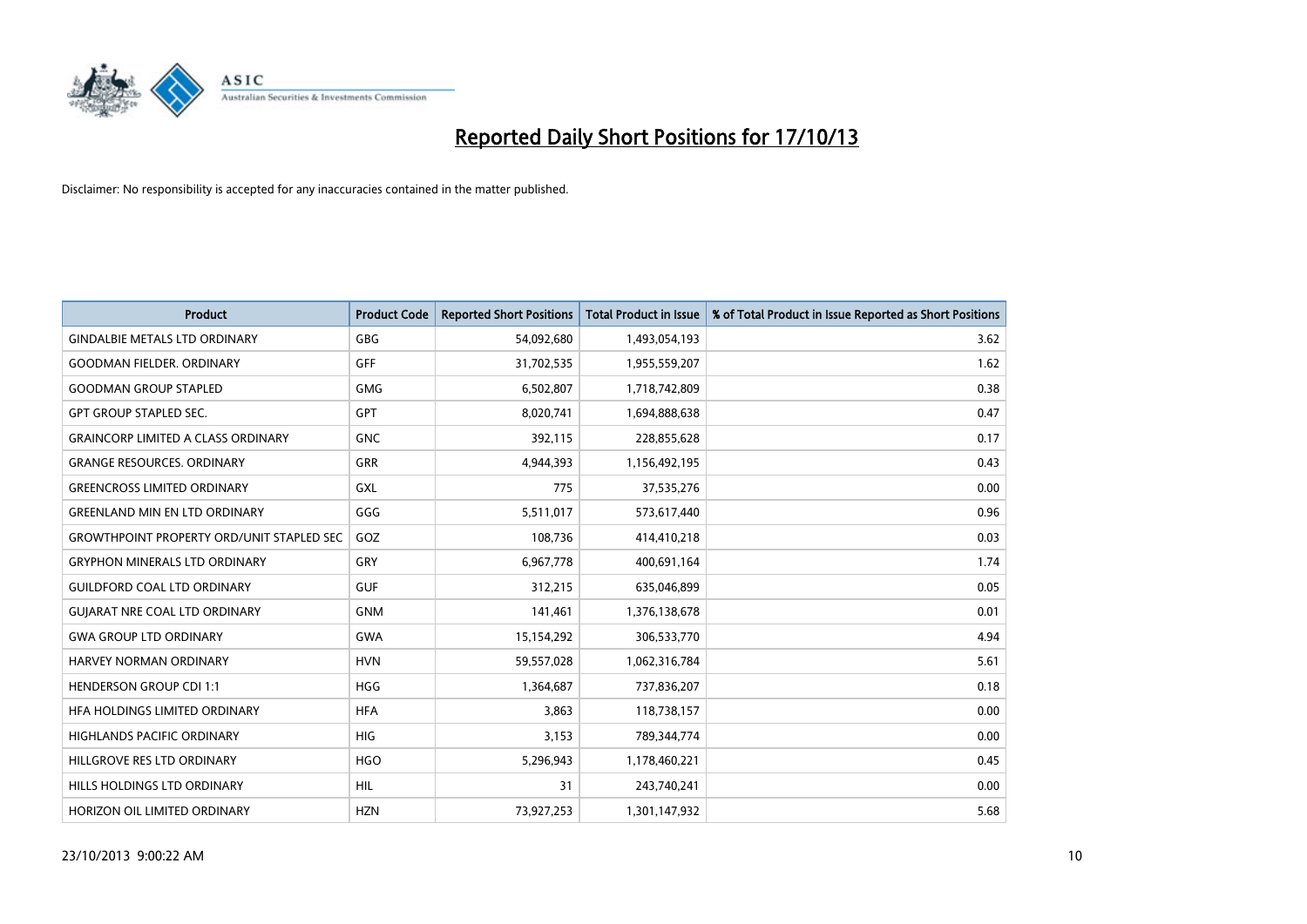

| <b>Product</b>                                | <b>Product Code</b> | <b>Reported Short Positions</b> | <b>Total Product in Issue</b> | % of Total Product in Issue Reported as Short Positions |
|-----------------------------------------------|---------------------|---------------------------------|-------------------------------|---------------------------------------------------------|
| HOT CHILI LTD ORDINARY                        | <b>HCH</b>          | 533                             | 333,854,386                   | 0.00                                                    |
| <b>IINET LIMITED ORDINARY</b>                 | <b>IIN</b>          | 1,468,929                       | 161,238,847                   | 0.91                                                    |
| <b>ILUKA RESOURCES ORDINARY</b>               | ILU                 | 40,244,421                      | 418,700,517                   | 9.61                                                    |
| <b>IMDEX LIMITED ORDINARY</b>                 | <b>IMD</b>          | 3,717,831                       | 210,473,188                   | 1.77                                                    |
| IMF (AUSTRALIA) LTD ORDINARY                  | <b>IMF</b>          | 3,175,668                       | 141,690,778                   | 2.24                                                    |
| <b>INCITEC PIVOT ORDINARY</b>                 | <b>IPL</b>          | 27,713,000                      | 1,628,730,107                 | 1.70                                                    |
| INDEPENDENCE GROUP ORDINARY                   | <b>IGO</b>          | 3,930,521                       | 233,323,905                   | 1.68                                                    |
| <b>INDOPHIL RESOURCES ORDINARY</b>            | <b>IRN</b>          | 345,625                         | 1,203,146,194                 | 0.03                                                    |
| INFIGEN ENERGY STAPLED SECURITIES             | <b>IFN</b>          | 4,262,206                       | 764,993,434                   | 0.56                                                    |
| <b>INFOMEDIA LTD ORDINARY</b>                 | <b>IFM</b>          | 324,403                         | 304,953,155                   | 0.11                                                    |
| INGENIA GROUP STAPLED SECURITIES              | <b>INA</b>          | 1,037,000                       | 676,240,232                   | 0.15                                                    |
| <b>INOVA RESOURCES LTD ORDINARY</b>           | <b>IVA</b>          | 258                             | 729,665,661                   | 0.00                                                    |
| <b>INSURANCE AUSTRALIA ORDINARY</b>           | <b>IAG</b>          | 8,921,084                       | 2,079,034,021                 | 0.43                                                    |
| <b>INTREPID MINES ORDINARY</b>                | <b>IAU</b>          | 19,952,990                      | 556,194,977                   | 3.59                                                    |
| <b>INVESTA OFFICE FUND STAPLED SECURITIES</b> | <b>IOF</b>          | 670,336                         | 614,047,458                   | 0.11                                                    |
| <b>INVOCARE LIMITED ORDINARY</b>              | <b>IVC</b>          | 7,258,304                       | 110,030,298                   | 6.60                                                    |
| <b>IOOF HOLDINGS LTD ORDINARY</b>             | IFL                 | 1,837,219                       | 232,118,034                   | 0.79                                                    |
| <b>IPROPERTY GROUP LTD ORDINARY</b>           | <b>IPP</b>          | 61,695                          | 181,398,426                   | 0.03                                                    |
| <b>IRESS LIMITED ORDINARY</b>                 | <b>IRE</b>          | 338,202                         | 158,585,126                   | 0.21                                                    |
| <b>IRON ORE HOLDINGS ORDINARY</b>             | <b>IOH</b>          | 26,197                          | 161,174,005                   | 0.02                                                    |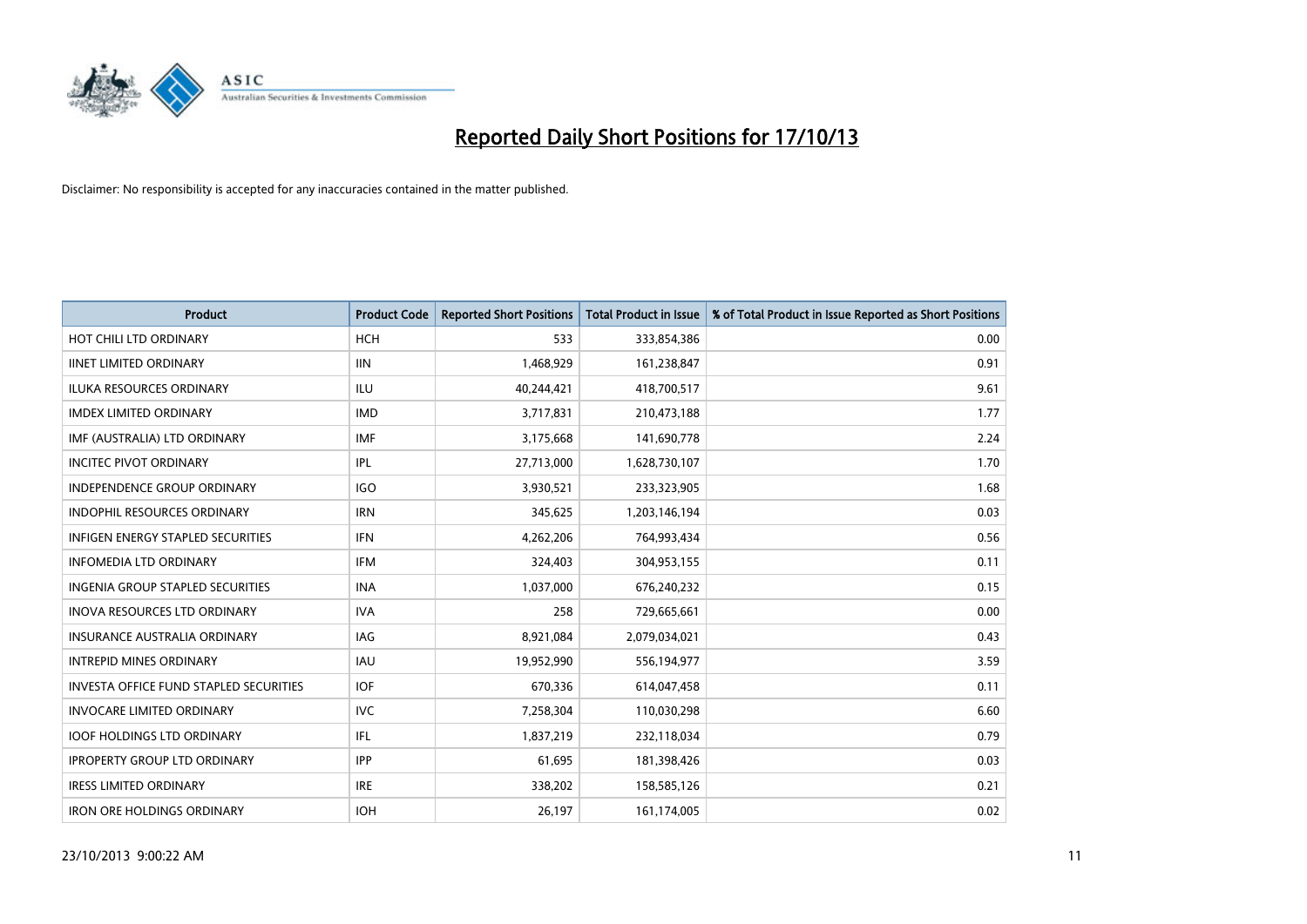

| <b>Product</b>                           | <b>Product Code</b> | <b>Reported Short Positions</b> | <b>Total Product in Issue</b> | % of Total Product in Issue Reported as Short Positions |
|------------------------------------------|---------------------|---------------------------------|-------------------------------|---------------------------------------------------------|
| <b>ISELECT LTD ORDINARY</b>              | <b>ISU</b>          | 1,582,157                       | 259,964,894                   | 0.61                                                    |
| <b>ISONEA LIMITED ORDINARY</b>           | <b>ISN</b>          | 9,000                           | 261,049,510                   | 0.00                                                    |
| JAMES HARDIE INDUST CHESS DEPOSITARY INT | <b>IHX</b>          | 8,343,057                       | 442,685,722                   | 1.88                                                    |
| <b>JB HI-FI LIMITED ORDINARY</b>         | <b>JBH</b>          | 8,223,521                       | 99,917,963                    | 8.23                                                    |
| <b>IUMBO INTERACTIVE ORDINARY</b>        | <b>JIN</b>          | 9,000                           | 43,552,560                    | 0.02                                                    |
| <b>KAGARA LTD ORDINARY</b>               | KZL                 | 3,361,797                       | 798,953,117                   | 0.42                                                    |
| KAROON GAS AUSTRALIA ORDINARY            | <b>KAR</b>          | 826,364                         | 255,841,581                   | 0.32                                                    |
| KATHMANDU HOLD LTD ORDINARY              | <b>KMD</b>          | 48,354                          | 200,215,894                   | 0.02                                                    |
| <b>KBL MINING LIMITED ORDINARY</b>       | KBL                 | 1,820                           | 393,535,629                   | 0.00                                                    |
| KINGSGATE CONSOLID. ORDINARY             | <b>KCN</b>          | 14,921,926                      | 152,284,777                   | 9.80                                                    |
| KINGSROSE MINING LTD ORDINARY            | <b>KRM</b>          | 510,368                         | 335,753,851                   | 0.15                                                    |
| LEIGHTON HOLDINGS ORDINARY               | LEI                 | 22,849,792                      | 337,235,188                   | 6.78                                                    |
| LEND LEASE GROUP UNIT/ORD STAPLED        | <b>LLC</b>          | 2,831,337                       | 576,712,337                   | 0.49                                                    |
| LINC ENERGY LTD ORDINARY                 | <b>LNC</b>          | 16,031,577                      | 518,687,562                   | 3.09                                                    |
| LYCOPODIUM LIMITED ORDINARY              | LYL                 | 90                              | 38,955,103                    | 0.00                                                    |
| LYNAS CORPORATION ORDINARY               | <b>LYC</b>          | 184,737,215                     | 1,961,060,594                 | 9.42                                                    |
| M2 TELECOMMUNICATION ORDINARY            | <b>MTU</b>          | 7,412,649                       | 178,573,822                   | 4.15                                                    |
| <b>MACA LIMITED ORDINARY</b>             | <b>MLD</b>          | 28,499                          | 172,500,000                   | 0.02                                                    |
| <b>MACMAHON HOLDINGS ORDINARY</b>        | <b>MAH</b>          | 1,800,560                       | 1,261,699,966                 | 0.14                                                    |
| MACO ATLAS ROADS GRP ORDINARY STAPLED    | <b>MQA</b>          | 16,313,471                      | 487,230,540                   | 3.35                                                    |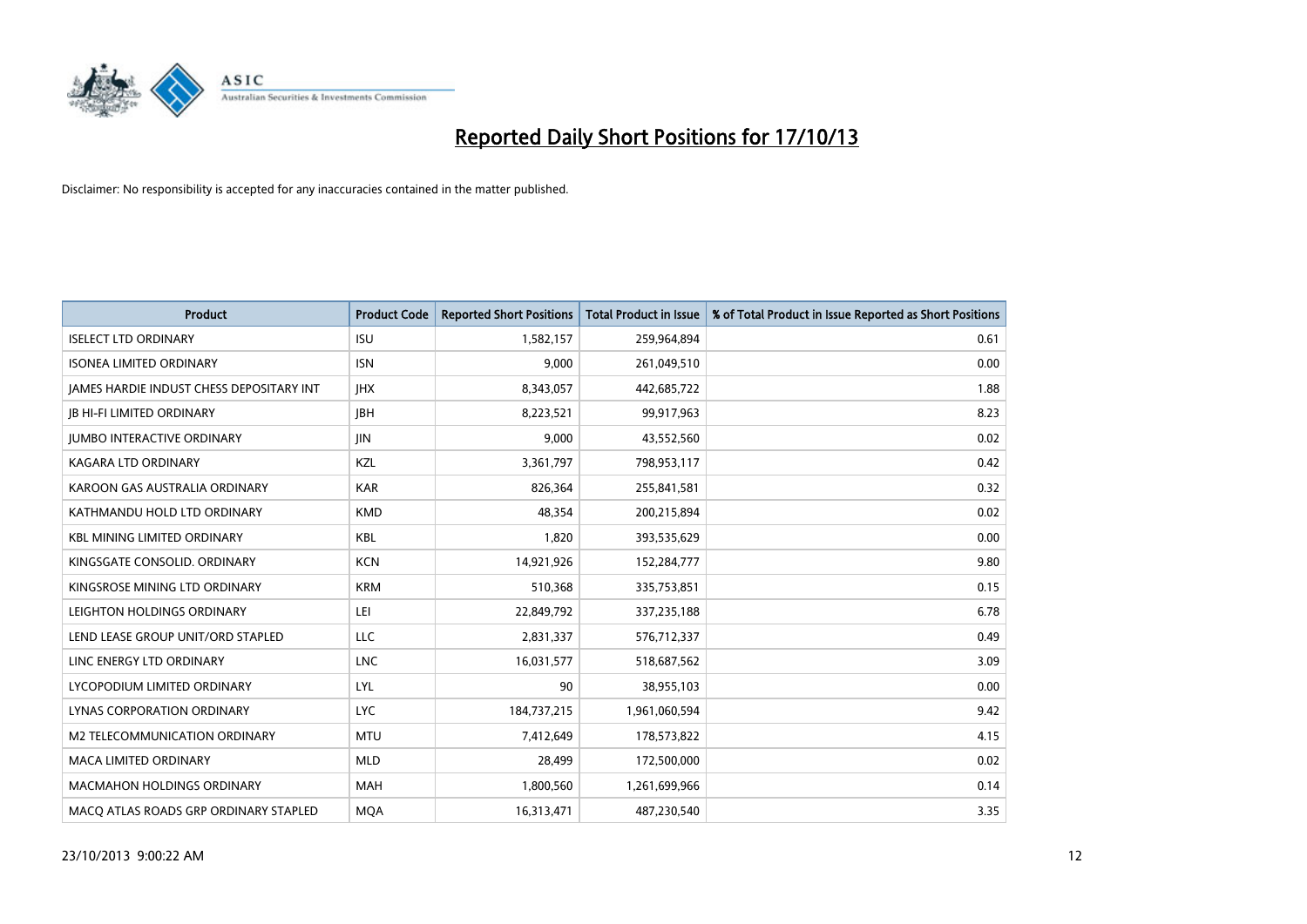

| <b>Product</b>                         | <b>Product Code</b> | <b>Reported Short Positions</b> | <b>Total Product in Issue</b> | % of Total Product in Issue Reported as Short Positions |
|----------------------------------------|---------------------|---------------------------------|-------------------------------|---------------------------------------------------------|
| MACQUARIE GROUP LTD ORDINARY           | <b>MOG</b>          | 2,051,223                       | 339,888,036                   | 0.60                                                    |
| MACQUARIE TELECOM GP ORDINARY          | MAQ                 | 3,972                           | 20,967,121                    | 0.02                                                    |
| MAGELLAN FIN GRP LTD ORDINARY          | <b>MFG</b>          | 600,118                         | 153,634,797                   | 0.39                                                    |
| <b>MATRIX C &amp; E LTD ORDINARY</b>   | <b>MCE</b>          | 2,925,032                       | 94,555,428                    | 3.09                                                    |
| MAVERICK DRILLING ORDINARY             | <b>MAD</b>          | 9,492,283                       | 452,726,751                   | 2.10                                                    |
| <b>MAXITRANS INDUSTRIES ORDINARY</b>   | <b>MXI</b>          | 253,526                         | 183,993,392                   | 0.14                                                    |
| MAYNE PHARMA LTD ORDINARY              | <b>MYX</b>          | 1,841,708                       | 563,459,968                   | 0.33                                                    |
| MCMILLAN SHAKESPEARE ORDINARY          | <b>MMS</b>          | 623,516                         | 74,523,965                    | 0.84                                                    |
| MEDUSA MINING LTD ORDINARY             | <b>MML</b>          | 2,767,726                       | 188,903,911                   | 1.47                                                    |
| MEO AUSTRALIA LTD ORDINARY             | <b>MEO</b>          | 10,845                          | 627,264,587                   | 0.00                                                    |
| <b>MERMAID MARINE ORDINARY</b>         | <b>MRM</b>          | 712,674                         | 232,652,241                   | 0.31                                                    |
| MESOBLAST LIMITED ORDINARY             | <b>MSB</b>          | 18,666,662                      | 317,350,901                   | 5.88                                                    |
| METALS X LIMITED ORDINARY              | <b>MLX</b>          | 77,960                          | 1,652,636,110                 | 0.00                                                    |
| METCASH LIMITED ORDINARY               | <b>MTS</b>          | 87,715,294                      | 880,704,786                   | 9.96                                                    |
| METMINCO LIMITED ORDINARY              | <b>MNC</b>          | 646,885                         | 1,749,543,023                 | 0.04                                                    |
| MICLYN EXP OFFSHR ORDINARY             | <b>MIO</b>          | 118,013                         | 281,754,775                   | 0.04                                                    |
| MIGHTY RIVER POWER ORDINARY            | <b>MYT</b>          | 201,756                         | 1,400,000,094                 | 0.01                                                    |
| MILTON CORPORATION DEFERRED SETTLEMENT | <b>MLTDA</b>        | 32,750                          | 627,357,755                   | 0.01                                                    |
| MINCOR RESOURCES NL ORDINARY           | <b>MCR</b>          | 2,452,079                       | 188,208,274                   | 1.30                                                    |
| MINERAL DEPOSITS ORDINARY              | <b>MDL</b>          | 2,521,261                       | 83,538,786                    | 3.02                                                    |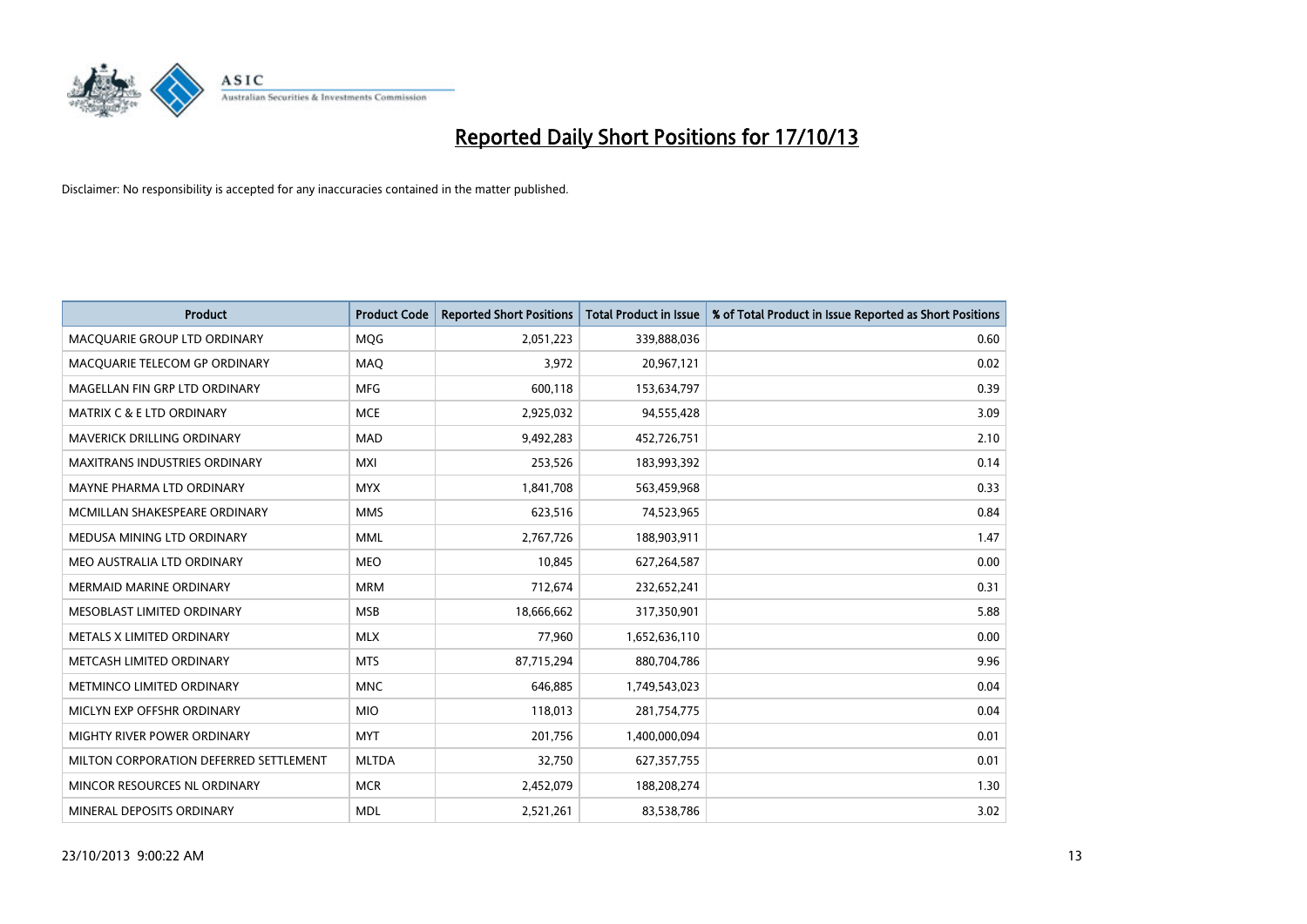

| <b>Product</b>                    | <b>Product Code</b> | <b>Reported Short Positions</b> | <b>Total Product in Issue</b> | % of Total Product in Issue Reported as Short Positions |
|-----------------------------------|---------------------|---------------------------------|-------------------------------|---------------------------------------------------------|
| MINERAL RESOURCES, ORDINARY       | <b>MIN</b>          | 3,161,305                       | 185,987,992                   | 1.70                                                    |
| MIRABELA NICKEL LTD ORDINARY      | <b>MBN</b>          | 23,433,713                      | 876,801,147                   | 2.67                                                    |
| MIRVAC GROUP STAPLED SECURITIES   | <b>MGR</b>          | 2,118,214                       | 3,664,938,678                 | 0.06                                                    |
| MOBILE EMBRACE LTD ORDINARY       | <b>MBE</b>          | 3,500                           | 307,877,790                   | 0.00                                                    |
| MOLOPO ENERGY LTD ORDINARY        | <b>MPO</b>          | 93,618                          | 246,724,091                   | 0.04                                                    |
| MONADELPHOUS GROUP ORDINARY       | <b>MND</b>          | 12,723,182                      | 92,308,047                    | 13.78                                                   |
| MORTGAGE CHOICE LTD ORDINARY      | <b>MOC</b>          | 234,376                         | 123,431,282                   | 0.19                                                    |
| <b>MOUNT GIBSON IRON ORDINARY</b> | <b>MGX</b>          | 12,200,366                      | 1,090,584,232                 | 1.12                                                    |
| MULTIPLEX SITES SITES             | <b>MXUPA</b>        | 1,299                           | 4,500,000                     | 0.03                                                    |
| MURCHISON METALS LTD ORDINARY     | <b>MMX</b>          | 215,484                         | 450,497,346                   | 0.05                                                    |
| MYER HOLDINGS LTD ORDINARY        | <b>MYR</b>          | 84,478,060                      | 583,894,551                   | 14.47                                                   |
| NANOSONICS LIMITED ORDINARY       | <b>NAN</b>          | 56,198                          | 262,822,463                   | 0.02                                                    |
| NATIONAL AUST, BANK ORDINARY      | <b>NAB</b>          | 6,091,750                       | 2,348,902,914                 | 0.26                                                    |
| NAVITAS LIMITED ORDINARY          | <b>NVT</b>          | 1,355,278                       | 375,416,910                   | 0.36                                                    |
| NEON ENERGY LIMITED ORDINARY      | <b>NEN</b>          | 1,463,759                       | 553,037,848                   | 0.26                                                    |
| NEW HOPE CORPORATION ORDINARY     | <b>NHC</b>          | 1,494,806                       | 830,715,225                   | 0.18                                                    |
| NEW STANDARD ENERGY ORDINARY      | <b>NSE</b>          | 322,032                         | 305,331,847                   | 0.11                                                    |
| NEWCREST MINING ORDINARY          | <b>NCM</b>          | 8,471,076                       | 766,510,971                   | 1.11                                                    |
| NEWS CORP A NON-VOTING CDI        | <b>NWSLV</b>        | 2,698,175                       | 4,087,188                     | 66.02                                                   |
| NEWS CORP B VOTING CDI            | <b>NWS</b>          | 2,222,705                       | 26,728,911                    | 8.32                                                    |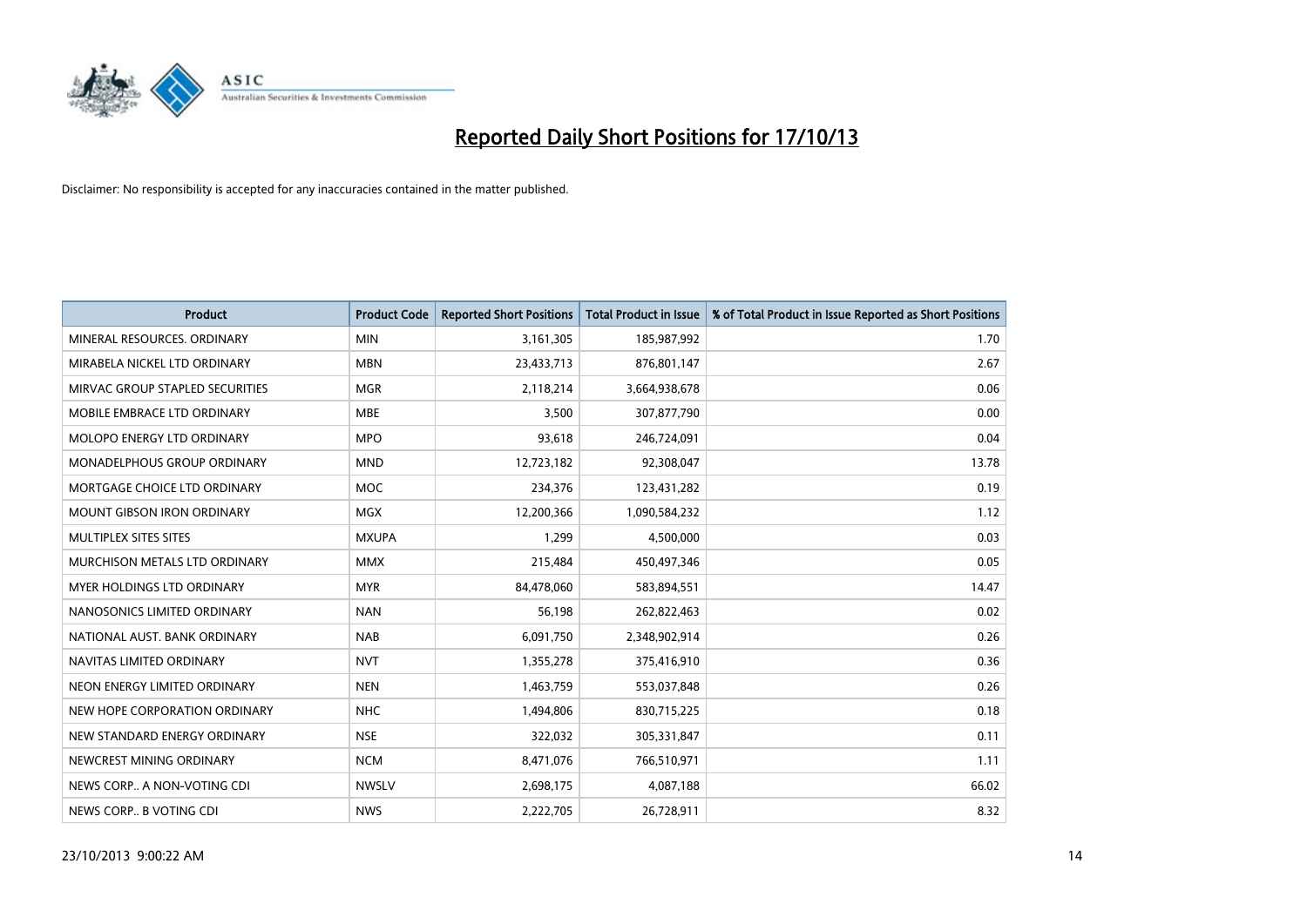

| <b>Product</b>                        | <b>Product Code</b> | <b>Reported Short Positions</b> | <b>Total Product in Issue</b> | % of Total Product in Issue Reported as Short Positions |
|---------------------------------------|---------------------|---------------------------------|-------------------------------|---------------------------------------------------------|
| NEWSAT LIMITED ORDINARY               | <b>NWT</b>          | 581,341                         | 573,865,283                   | 0.10                                                    |
| NEXTDC LIMITED ORDINARY               | <b>NXT</b>          | 6,064,436                       | 192,904,486                   | 3.14                                                    |
| NEXUS ENERGY LIMITED ORDINARY         | <b>NXS</b>          | 977,344                         | 1,330,219,459                 | 0.07                                                    |
| NIB HOLDINGS LIMITED ORDINARY         | <b>NHF</b>          | 4,579,725                       | 439,004,182                   | 1.04                                                    |
| NIDO PETROLEUM ORDINARY               | <b>NDO</b>          | 42,500                          | 2,046,650,968                 | 0.00                                                    |
| NOBLE MINERAL RES ORDINARY            | <b>NMG</b>          | 2,365,726                       | 666,397,952                   | 0.36                                                    |
| NORTHERN IRON LTD ORDINARY            | <b>NFE</b>          | 1,137,750                       | 484,405,314                   | 0.23                                                    |
| NORTHERN STAR ORDINARY                | <b>NST</b>          | 5,202,444                       | 424,279,762                   | 1.23                                                    |
| NOVOGEN LIMITED ORDINARY              | <b>NRT</b>          | 121,491                         | 144,622,257                   | 0.08                                                    |
| NRW HOLDINGS LIMITED ORDINARY         | <b>NWH</b>          | 13,828,943                      | 278,888,011                   | 4.96                                                    |
| NUCOAL RESOURCES LTD ORDINARY         | <b>NCR</b>          | 2,652                           | 768,612,354                   | 0.00                                                    |
| NUFARM LIMITED ORDINARY               | <b>NUF</b>          | 13,436,091                      | 263,335,277                   | 5.10                                                    |
| OAKTON LIMITED ORDINARY               | <b>OKN</b>          | 8,880                           | 89,968,985                    | 0.01                                                    |
| OCEANAGOLD CORP. CHESS DEPOSITARY INT | <b>OGC</b>          | 880,897                         | 293,587,920                   | 0.30                                                    |
| OIL SEARCH LTD ORDINARY               | OSH                 | 6,597,544                       | 1,343,361,150                 | 0.49                                                    |
| OM HOLDINGS LIMITED ORDINARY          | OMH                 | 2,618,096                       | 733,423,337                   | 0.36                                                    |
| ORICA LIMITED ORDINARY                | ORI                 | 10,416,409                      | 368,203,632                   | 2.83                                                    |
| ORIGIN ENERGY ORDINARY                | <b>ORG</b>          | 7,852,315                       | 1,101,198,473                 | 0.71                                                    |
| OROCOBRE LIMITED ORDINARY             | <b>ORE</b>          | 286,343                         | 117,745,140                   | 0.24                                                    |
| OROTONGROUP LIMITED ORDINARY          | ORL                 | 369,471                         | 40,880,902                    | 0.90                                                    |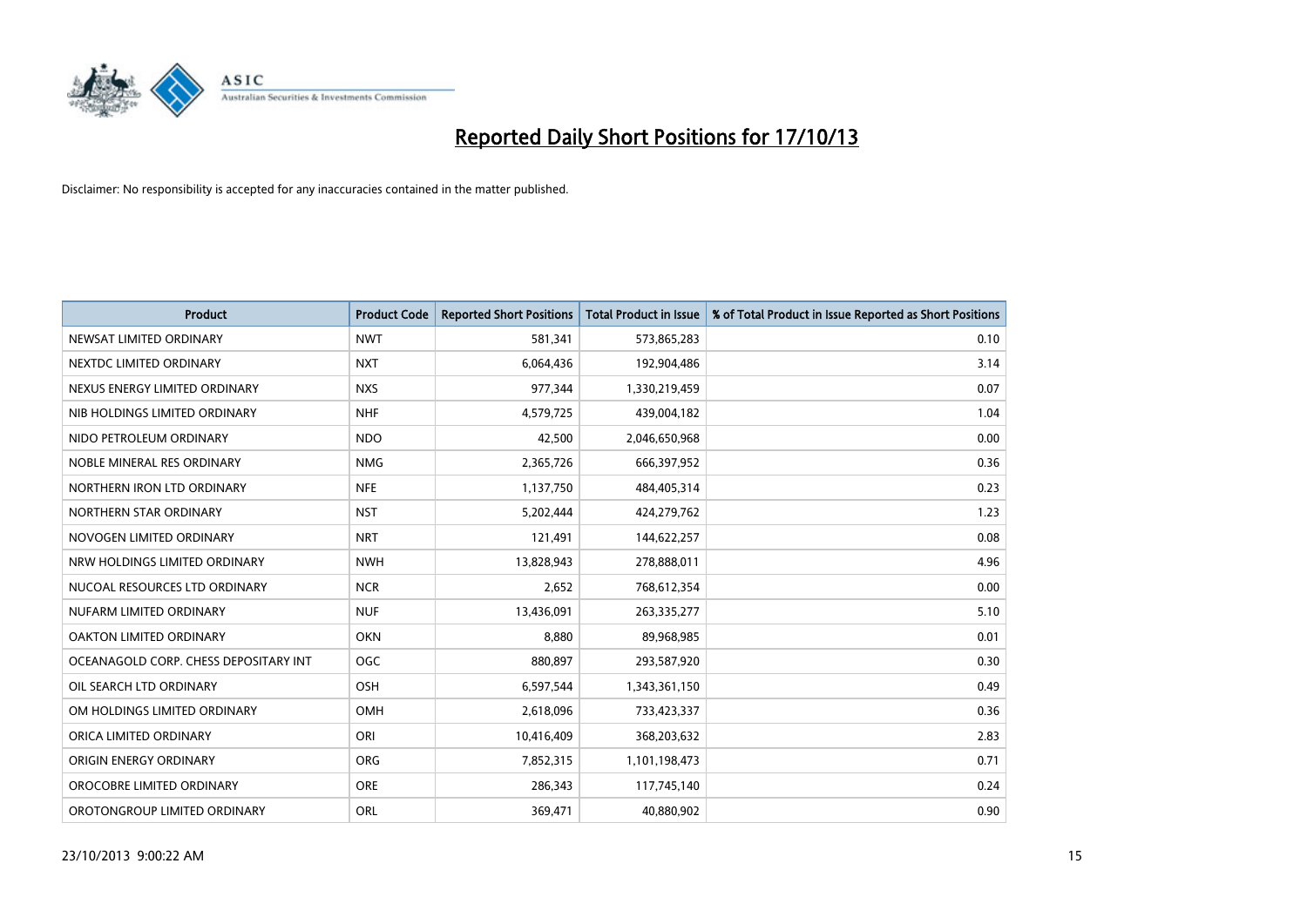

| <b>Product</b>               | <b>Product Code</b> | <b>Reported Short Positions</b> | <b>Total Product in Issue</b> | % of Total Product in Issue Reported as Short Positions |
|------------------------------|---------------------|---------------------------------|-------------------------------|---------------------------------------------------------|
| OZ MINERALS ORDINARY         | OZL                 | 9,723,836                       | 303,470,022                   | 3.20                                                    |
| PACIFIC BRANDS ORDINARY      | <b>PBG</b>          | 8,381,634                       | 912,915,695                   | 0.92                                                    |
| PALADIN ENERGY LTD ORDINARY  | <b>PDN</b>          | 80,607,087                      | 963,332,074                   | 8.37                                                    |
| PANAUST LIMITED ORDINARY     | <b>PNA</b>          | 3,115,279                       | 619,765,589                   | 0.50                                                    |
| PANORAMIC RESOURCES ORDINARY | PAN                 | 145,655                         | 263,285,132                   | 0.06                                                    |
| PANTERRA GOLD LTD ORDINARY   | PGI                 | $\mathbf{1}$                    | 761,580,455                   | 0.00                                                    |
| PAPERLINX LIMITED ORDINARY   | <b>PPX</b>          | 48,101                          | 609,280,761                   | 0.01                                                    |
| PAPILLON RES LTD ORDINARY    | PIR                 | 5,617,985                       | 337,944,210                   | 1.66                                                    |
| PATTIES FOODS LTD ORDINARY   | PFL                 | 28,523                          | 139,065,639                   | 0.02                                                    |
| PEET LIMITED ORDINARY        | <b>PPC</b>          | 395,626                         | 433,389,348                   | 0.09                                                    |
| PERILYA LIMITED ORDINARY     | PEM                 | 203,183                         | 769,316,426                   | 0.03                                                    |
| PERPETUAL LIMITED ORDINARY   | PPT                 | 2,280,442                       | 42,002,824                    | 5.43                                                    |
| PERSEUS MINING LTD ORDINARY  | PRU                 | 5,137,450                       | 457,962,088                   | 1.12                                                    |
| PHARMAXIS LTD ORDINARY       | <b>PXS</b>          | 2,687,785                       | 308,548,389                   | 0.87                                                    |
| PLATINUM ASSET ORDINARY      | <b>PTM</b>          | 2,679,995                       | 578,285,695                   | 0.46                                                    |
| PLATINUM AUSTRALIA ORDINARY  | <b>PLA</b>          | 836,127                         | 504,968,043                   | 0.17                                                    |
| PMI GOLD CORP CDI 1:1        | <b>PVM</b>          | 237,417                         | 159,968,561                   | 0.15                                                    |
| PMP LIMITED ORDINARY         | <b>PMP</b>          | 646,425                         | 323,781,124                   | 0.20                                                    |
| PRANA BIOTECHNOLOGY ORDINARY | <b>PBT</b>          | 294,709                         | 408,128,419                   | 0.07                                                    |
| PREMIER INVESTMENTS ORDINARY | <b>PMV</b>          | 1,074,651                       | 155,260,478                   | 0.69                                                    |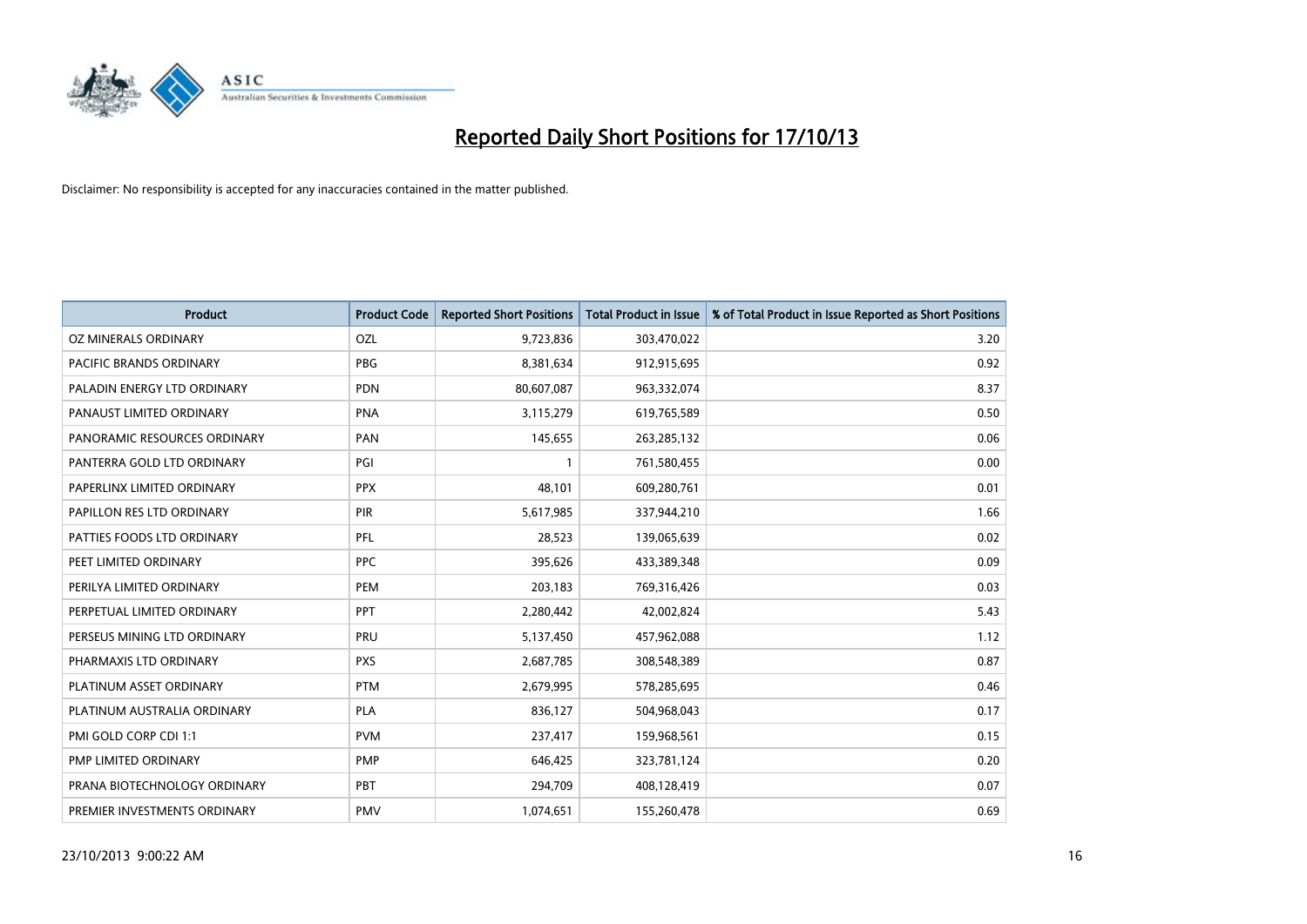

| <b>Product</b>                      | <b>Product Code</b> | <b>Reported Short Positions</b> | <b>Total Product in Issue</b> | % of Total Product in Issue Reported as Short Positions |
|-------------------------------------|---------------------|---------------------------------|-------------------------------|---------------------------------------------------------|
| PRIMA BIOMED LTD ORDINARY           | <b>PRR</b>          | 745,664                         | 1,228,709,341                 | 0.06                                                    |
| PRIMARY HEALTH CARE ORDINARY        | <b>PRY</b>          | 19,339,506                      | 504,956,647                   | 3.83                                                    |
| PRIME MEDIA GRP LTD ORDINARY        | <b>PRT</b>          | 400,000                         | 366,330,303                   | 0.11                                                    |
| PROGRAMMED ORDINARY                 | PRG                 | 240,967                         | 118,229,190                   | 0.20                                                    |
| OANTAS AIRWAYS ORDINARY             | QAN                 | 40,983,679                      | 2,212,979,740                 | 1.85                                                    |
| OBE INSURANCE GROUP ORDINARY        | <b>OBE</b>          | 13,732,808                      | 1,226,855,950                 | 1.12                                                    |
| ORXPHARMA LTD ORDINARY              | <b>QRX</b>          | 168,037                         | 144,785,606                   | 0.12                                                    |
| <b>QUBE HOLDINGS LTD ORDINARY</b>   | <b>QUB</b>          | 13,399,128                      | 931,433,499                   | 1.44                                                    |
| RAMELIUS RESOURCES ORDINARY         | <b>RMS</b>          | 695,703                         | 363,029,659                   | 0.19                                                    |
| RAMSAY HEALTH CARE ORDINARY         | <b>RHC</b>          | 1,905,606                       | 202,081,252                   | 0.94                                                    |
| <b>RCG CORPORATION LTD ORDINARY</b> | <b>RCG</b>          | 48,160                          | 251,793,207                   | 0.02                                                    |
| <b>RCR TOMLINSON ORDINARY</b>       | <b>RCR</b>          | 317,305                         | 136,696,590                   | 0.23                                                    |
| <b>REA GROUP ORDINARY</b>           | <b>REA</b>          | 1,283,255                       | 131,714,699                   | 0.97                                                    |
| <b>RECKON LIMITED ORDINARY</b>      | <b>RKN</b>          | 40,252                          | 128,103,484                   | 0.03                                                    |
| <b>RED 5 LIMITED ORDINARY</b>       | <b>RED</b>          | 1,230,671                       | 155,788,008                   | 0.79                                                    |
| RED FORK ENERGY ORDINARY            | <b>RFE</b>          | 3,500,037                       | 499,551,719                   | 0.70                                                    |
| REDBANK ENERGY LTD ORDINARY         | <b>AEJ</b>          | 13                              | 786,287                       | 0.00                                                    |
| REECE AUSTRALIA LTD. ORDINARY       | <b>REH</b>          | 12,913                          | 99,600,000                    | 0.01                                                    |
| REED RESOURCES LTD ORDINARY         | <b>RDR</b>          | 1,015                           | 523,053,895                   | 0.00                                                    |
| <b>REGIS RESOURCES ORDINARY</b>     | <b>RRL</b>          | 6,172,289                       | 479.592.829                   | 1.29                                                    |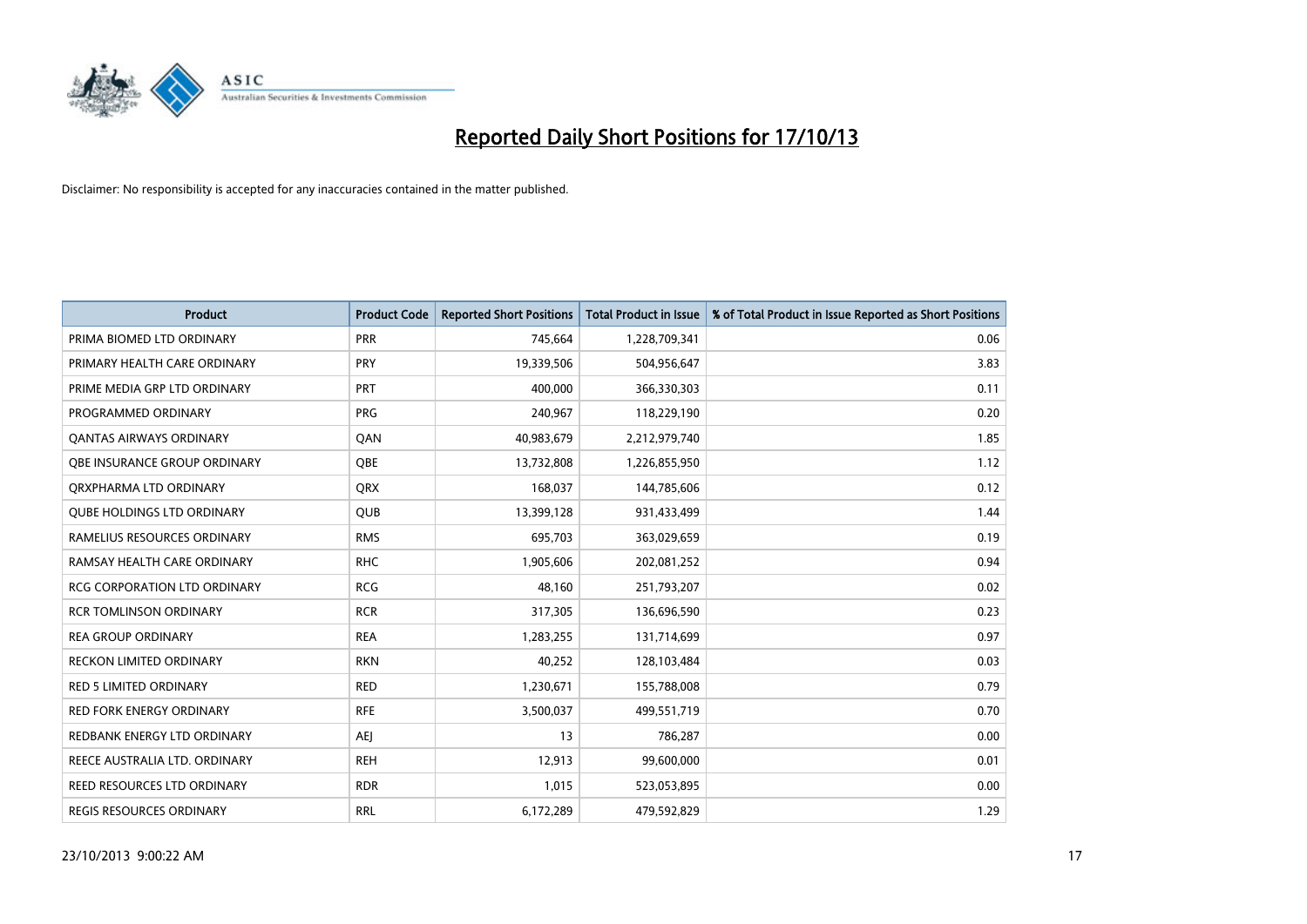

| <b>Product</b>                        | <b>Product Code</b> | <b>Reported Short Positions</b> | <b>Total Product in Issue</b> | % of Total Product in Issue Reported as Short Positions |
|---------------------------------------|---------------------|---------------------------------|-------------------------------|---------------------------------------------------------|
| RESMED INC CDI 10:1                   | <b>RMD</b>          | 10,459,726                      | 1,420,542,770                 | 0.74                                                    |
| RESOLUTE MINING ORDINARY              | <b>RSG</b>          | 7,876,016                       | 640,994,224                   | 1.23                                                    |
| RESOURCE EQUIP LTD ORDINARY           | <b>RQL</b>          | 673                             | 249,065,471                   | 0.00                                                    |
| RESOURCE GENERATION ORDINARY          | <b>RES</b>          | 168,780                         | 332,234,604                   | 0.05                                                    |
| <b>RETAIL FOOD GROUP ORDINARY</b>     | <b>RFG</b>          | 3,050,179                       | 130,301,190                   | 2.34                                                    |
| REX MINERALS LIMITED ORDINARY         | <b>RXM</b>          | 2,129,568                       | 188,907,284                   | 1.13                                                    |
| <b>RHG LIMITED ORDINARY</b>           | <b>RHG</b>          | 1,085                           | 308,483,177                   | 0.00                                                    |
| <b>RIALTO ENERGY ORDINARY</b>         | <b>RIA</b>          | 41                              | 1,155,765,100                 | 0.00                                                    |
| <b>RIDLEY CORPORATION ORDINARY</b>    | <b>RIC</b>          | 56,941                          | 307,817,071                   | 0.02                                                    |
| RIO TINTO LIMITED ORDINARY            | <b>RIO</b>          | 5,405,799                       | 435,758,720                   | 1.24                                                    |
| ROBUST RESOURCES ORDINARY             | <b>ROL</b>          | 244                             | 102,830,646                   | 0.00                                                    |
| ROC OIL COMPANY ORDINARY              | <b>ROC</b>          | 1,195,374                       | 683,235,552                   | 0.17                                                    |
| SAI GLOBAL LIMITED ORDINARY           | SAI                 | 6,782,490                       | 210,714,727                   | 3.22                                                    |
| SALMAT LIMITED ORDINARY               | <b>SLM</b>          | 998                             | 159,812,799                   | 0.00                                                    |
| SAMSON OIL & GAS LTD ORDINARY         | SSN                 | 1,912,000                       | 2,547,627,193                 | 0.08                                                    |
| SANDFIRE RESOURCES ORDINARY           | <b>SFR</b>          | 2,168,633                       | 155,640,968                   | 1.39                                                    |
| <b>SANTOS LTD ORDINARY</b>            | <b>STO</b>          | 5,830,385                       | 970,194,861                   | 0.60                                                    |
| SARACEN MINERAL ORDINARY              | <b>SAR</b>          | 4,895,369                       | 595,263,186                   | 0.82                                                    |
| SCA PROPERTY GROUP STAPLED SECURITIES | <b>SCP</b>          | 34,061,675                      | 642,417,140                   | 5.30                                                    |
| SEDGMAN LIMITED ORDINARY              | <b>SDM</b>          | 376,675                         | 223,224,636                   | 0.17                                                    |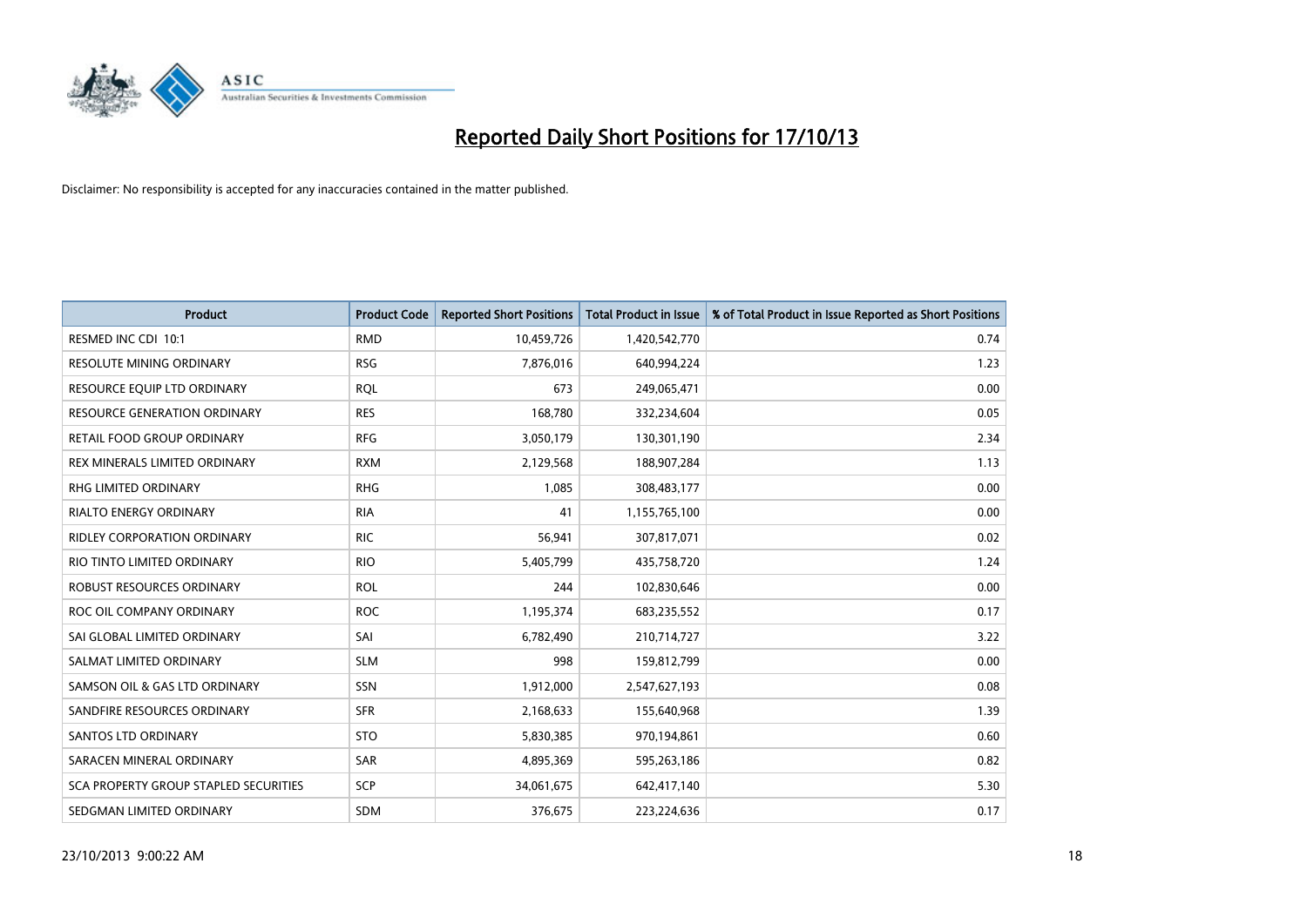

| <b>Product</b>                           | <b>Product Code</b> | <b>Reported Short Positions</b> | <b>Total Product in Issue</b> | % of Total Product in Issue Reported as Short Positions |
|------------------------------------------|---------------------|---------------------------------|-------------------------------|---------------------------------------------------------|
| SEEK LIMITED ORDINARY                    | <b>SEK</b>          | 14,708,375                      | 339,071,750                   | 4.34                                                    |
| SELECT HARVESTS ORDINARY                 | <b>SHV</b>          | 189,767                         | 57,462,851                    | 0.33                                                    |
| SENEX ENERGY LIMITED ORDINARY            | <b>SXY</b>          | 5,596,893                       | 1,144,008,917                 | 0.49                                                    |
| SERVICE STREAM ORDINARY                  | <b>SSM</b>          | 100                             | 283,418,867                   | 0.00                                                    |
| SEVEN GROUP HOLDINGS ORDINARY            | <b>SVW</b>          | 4,997,220                       | 308,160,281                   | 1.62                                                    |
| SEVEN WEST MEDIA LTD ORDINARY            | <b>SWM</b>          | 6,106,028                       | 999,160,872                   | 0.61                                                    |
| SIGMA PHARMACEUTICAL ORDINARY            | <b>SIP</b>          | 2,260,708                       | 1,126,618,419                 | 0.20                                                    |
| SILEX SYSTEMS ORDINARY                   | <b>SLX</b>          | 2,503,219                       | 170,252,909                   | 1.47                                                    |
| SILVER CHEF LIMITED ORDINARY             | SIV                 | 76,735                          | 29,333,629                    | 0.26                                                    |
| SILVER LAKE RESOURCE ORDINARY            | <b>SLR</b>          | 11,733,658                      | 434,988,914                   | 2.70                                                    |
| SIMS METAL MGMT LTD ORDINARY             | SGM                 | 10,517,809                      | 204,343,252                   | 5.15                                                    |
| SINGAPORE TELECOMM. CHESS DEPOSITARY INT | <b>SGT</b>          | 1,207,283                       | 149,779,918                   | 0.81                                                    |
| SIRIUS RESOURCES NL ORDINARY             | <b>SIR</b>          | 5,254,088                       | 227,020,167                   | 2.31                                                    |
| SIRTEX MEDICAL ORDINARY                  | <b>SRX</b>          | 473,408                         | 56,108,439                    | 0.84                                                    |
| SKILLED GROUP LTD ORDINARY               | <b>SKE</b>          | 5,868,773                       | 233,871,364                   | 2.51                                                    |
| SKY NETWORK ORDINARY                     | <b>SKT</b>          | 332,127                         | 389,139,785                   | 0.09                                                    |
| SKYCITY ENT GRP LTD ORDINARY             | <b>SKC</b>          | 450,465                         | 580,016,676                   | 0.08                                                    |
| <b>SLATER &amp; GORDON ORDINARY</b>      | SGH                 | 455,151                         | 198,846,598                   | 0.23                                                    |
| SMS MANAGEMENT, ORDINARY                 | <b>SMX</b>          | 2,641,937                       | 70,099,763                    | 3.77                                                    |
| SONIC HEALTHCARE ORDINARY                | <b>SHL</b>          | 4,699,016                       | 400,370,556                   | 1.17                                                    |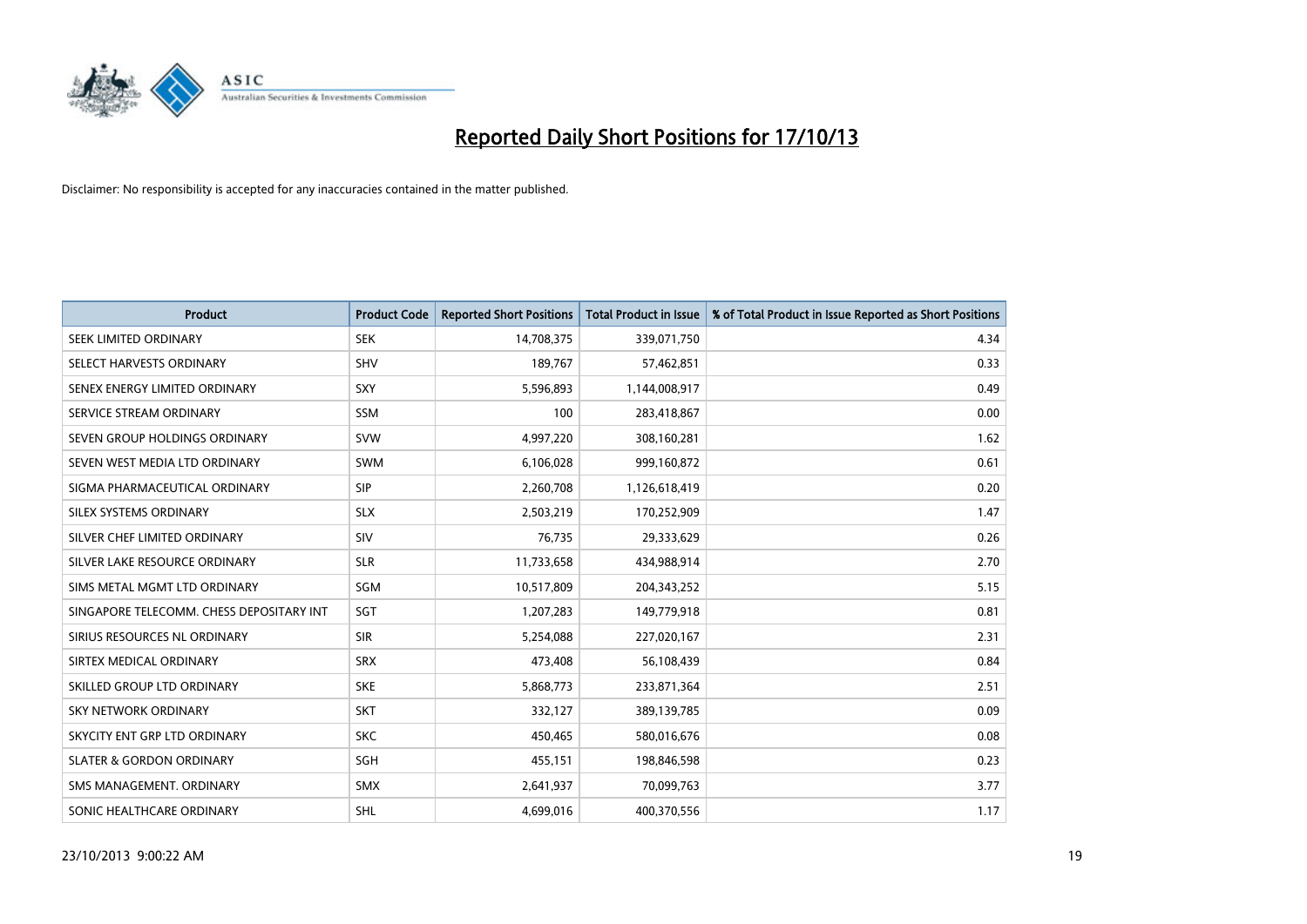

| <b>Product</b>                           | <b>Product Code</b> | <b>Reported Short Positions</b> | <b>Total Product in Issue</b> | % of Total Product in Issue Reported as Short Positions |
|------------------------------------------|---------------------|---------------------------------|-------------------------------|---------------------------------------------------------|
| SOUL PATTINSON (W.H) ORDINARY            | SOL                 | 101,934                         | 239,395,320                   | 0.04                                                    |
| SP AUSNET STAPLED SECURITIES             | <b>SPN</b>          | 30,885,946                      | 3,376,325,523                 | 0.91                                                    |
| SPARK INFRASTRUCTURE STAPLED NOTE & UNIT | SKI                 | 43,831,999                      | 1,326,734,264                 | 3.30                                                    |
| SPDR 200 FUND ETF UNITS                  | <b>STW</b>          | 60,600                          | 44,278,688                    | 0.14                                                    |
| SPECIALTY FASHION ORDINARY               | <b>SFH</b>          | 60,706                          | 192,236,121                   | 0.03                                                    |
| ST BARBARA LIMITED ORDINARY              | <b>SBM</b>          | 8,618,742                       | 488,074,077                   | 1.77                                                    |
| STARPHARMA HOLDINGS ORDINARY             | SPL                 | 15,757,147                      | 284,164,948                   | 5.55                                                    |
| STEADFAST GROUP LTD ORDINARY             | <b>SDF</b>          | 263,115                         | 500,873,408                   | 0.05                                                    |
| STHN CROSS MEDIA ORDINARY                | <b>SXL</b>          | 8,675,396                       | 705,099,800                   | 1.23                                                    |
| STOCKLAND UNITS/ORD STAPLED              | SGP                 | 12,469,810                      | 2,305,750,747                 | 0.54                                                    |
| STRAITS RES LTD. ORDINARY                | SRO                 | 31,522                          | 1,164,150,159                 | 0.00                                                    |
| STRIKE ENERGY LTD ORDINARY               | <b>STX</b>          | 2,697                           | 706,519,664                   | 0.00                                                    |
| <b>STW COMMUNICATIONS ORDINARY</b>       | SGN                 | 2,698,480                       | 403,828,512                   | 0.67                                                    |
| <b>SUNCORP GROUP LTD ORDINARY</b>        | <b>SUN</b>          | 3,797,182                       | 1,286,600,980                 | 0.30                                                    |
| SUNDANCE ENERGY ORDINARY                 | <b>SEA</b>          | 112,631                         | 462,611,982                   | 0.02                                                    |
| SUNDANCE RESOURCES ORDINARY              | SDL                 | 52,645,469                      | 3,072,110,985                 | 1.71                                                    |
| SUNLAND GROUP LTD ORDINARY               | <b>SDG</b>          | 23,626                          | 181,710,087                   | 0.01                                                    |
| SUPER RET REP LTD ORDINARY               | <b>SUL</b>          | 1,197,625                       | 196,731,620                   | 0.61                                                    |
| SYD AIRPORT STAPLED US PROHIBIT.         | SYD                 | 19,389,616                      | 2,194,322,759                 | 0.88                                                    |
| SYRAH RESOURCES ORDINARY                 | <b>SYR</b>          | 2,802,279                       | 148,330,123                   | 1.89                                                    |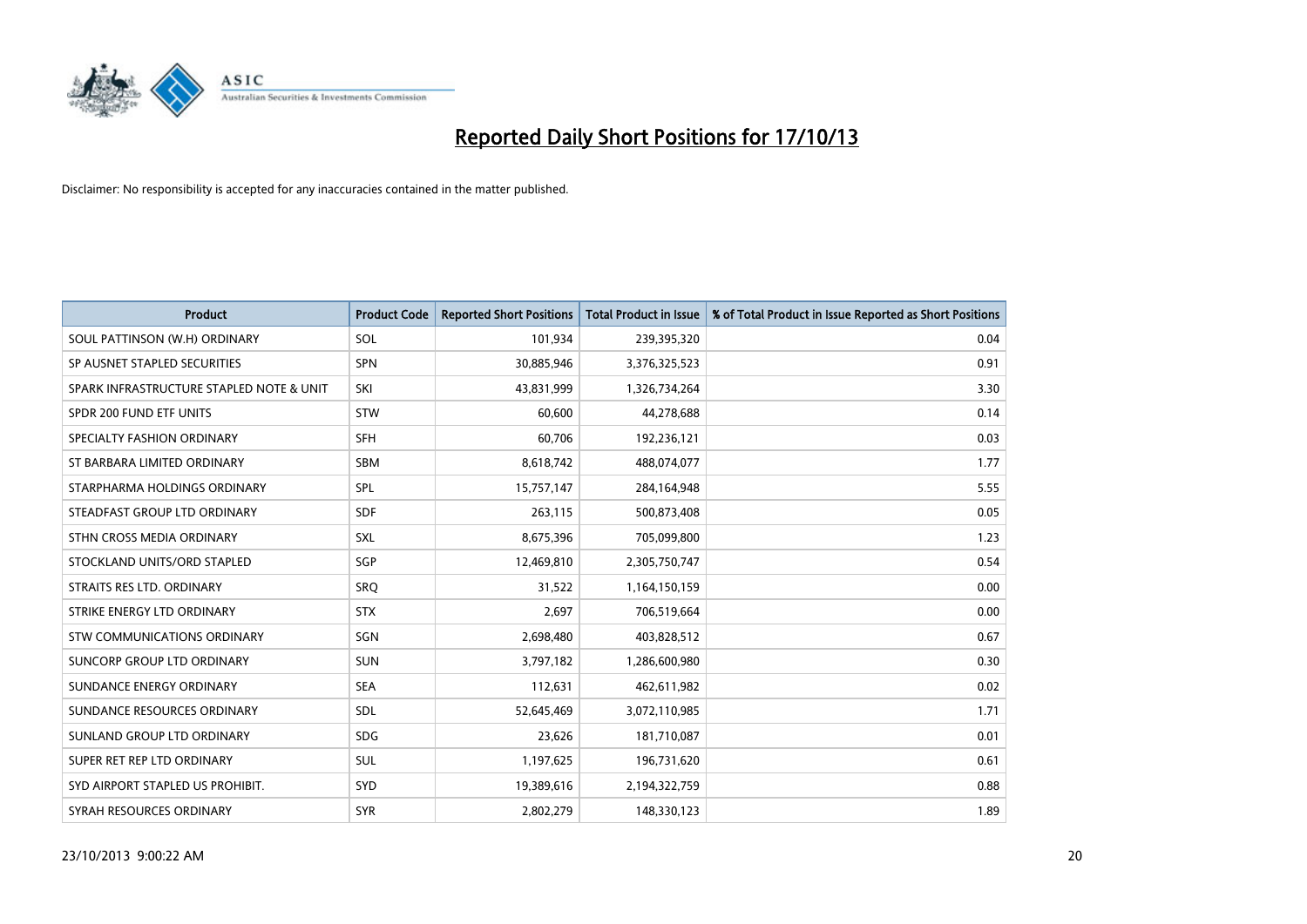

| <b>Product</b>                       | <b>Product Code</b> | <b>Reported Short Positions</b> | <b>Total Product in Issue</b> | % of Total Product in Issue Reported as Short Positions |
|--------------------------------------|---------------------|---------------------------------|-------------------------------|---------------------------------------------------------|
| <b>TABCORP HOLDINGS LTD ORDINARY</b> | <b>TAH</b>          | 18,421,470                      | 754,274,706                   | 2.44                                                    |
| TANAMI GOLD NL ORDINARY              | <b>TAM</b>          | 41                              | 587,548,523                   | 0.00                                                    |
| TAP OIL LIMITED ORDINARY             | <b>TAP</b>          | 174,795                         | 241,608,606                   | 0.07                                                    |
| TASSAL GROUP LIMITED ORDINARY        | <b>TGR</b>          | 218,750                         | 146,507,029                   | 0.15                                                    |
| <b>TATTS GROUP LTD ORDINARY</b>      | <b>TTS</b>          | 12,245,406                      | 1,416,385,884                 | 0.86                                                    |
| TELECOM CORPORATION ORDINARY         | <b>TEL</b>          | 9,240,134                       | 1,822,303,137                 | 0.51                                                    |
| TELSTRA CORPORATION, ORDINARY        | <b>TLS</b>          | 11,588,861                      | 12,443,074,357                | 0.09                                                    |
| TEN NETWORK HOLDINGS ORDINARY        | <b>TEN</b>          | 120,636,584                     | 2,586,970,845                 | 4.66                                                    |
| TERANGA GOLD CORP CDI 1:1            | <b>TGZ</b>          | 849,080                         | 172,466,316                   | 0.49                                                    |
| TFS CORPORATION LTD ORDINARY         | <b>TFC</b>          | 150,000                         | 279,621,829                   | 0.05                                                    |
| THE REJECT SHOP ORDINARY             | <b>TRS</b>          | 1,997,224                       | 28,826,248                    | 6.93                                                    |
| THORN GROUP LIMITED ORDINARY         | <b>TGA</b>          | 31,542                          | 148,897,155                   | 0.02                                                    |
| TIGER RESOURCES ORDINARY             | <b>TGS</b>          | 2,343,694                       | 674,770,269                   | 0.35                                                    |
| TITAN ENERGY SERVICE ORDINARY        | <b>TTN</b>          | 14,594                          | 48,434,770                    | 0.03                                                    |
| TOLL HOLDINGS LTD ORDINARY           | <b>TOL</b>          | 27,236,966                      | 717,133,875                   | 3.80                                                    |
| TOX FREE SOLUTIONS ORDINARY          | <b>TOX</b>          | 1,268,309                       | 132,519,859                   | 0.96                                                    |
| TPG TELECOM LIMITED ORDINARY         | <b>TPM</b>          | 2,384,249                       | 793,808,141                   | 0.30                                                    |
| <b>TRADE ME GROUP ORDINARY</b>       | <b>TME</b>          | 360,793                         | 396,261,129                   | 0.09                                                    |
| <b>TRANSFIELD SERVICES ORDINARY</b>  | <b>TSE</b>          | 39,953,171                      | 512,457,716                   | 7.80                                                    |
| TRANSPACIFIC INDUST. ORDINARY        | <b>TPI</b>          | 18,828,260                      | 1,578,563,490                 | 1.19                                                    |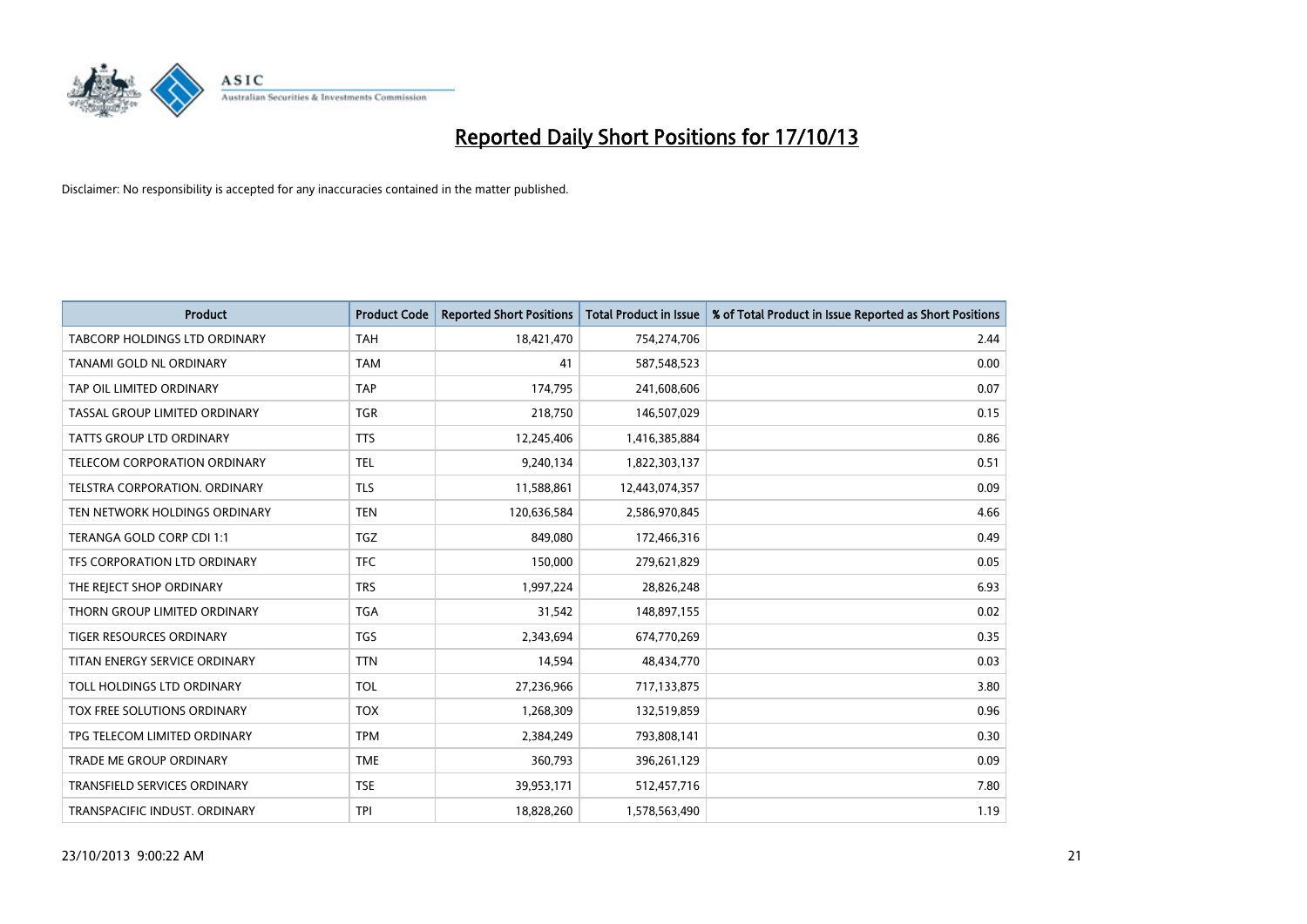

| <b>Product</b>                         | <b>Product Code</b> | <b>Reported Short Positions</b> | <b>Total Product in Issue</b> | % of Total Product in Issue Reported as Short Positions |
|----------------------------------------|---------------------|---------------------------------|-------------------------------|---------------------------------------------------------|
| TRANSURBAN GROUP TRIPLE STAPLED SEC.   | <b>TCL</b>          | 2,637,237                       | 1,485,500,376                 | 0.18                                                    |
| TREASURY GROUP ORDINARY                | <b>TRG</b>          | 25,674                          | 23,070,755                    | 0.11                                                    |
| TREASURY WINE ESTATE ORDINARY          | <b>TWE</b>          | 25,540,709                      | 647,227,144                   | 3.95                                                    |
| TROY RESOURCES LTD ORDINARY            | <b>TRY</b>          | 568,589                         | 167,730,292                   | 0.34                                                    |
| TWENTY-FIRST FOX INC A NON-VOTING CDI  | <b>FOXLV</b>        | 1,279,323                       | 22,274,005                    | 5.74                                                    |
| TWENTY-FIRST FOX INC B VOTING CDI      | <b>FOX</b>          | 1,244,581                       | 208,434,066                   | 0.60                                                    |
| UGL LIMITED ORDINARY                   | UGL                 | 19,662,266                      | 166,511,240                   | 11.81                                                   |
| UNILIFE CORPORATION CDI 6:1            | <b>UNS</b>          | 7,954                           | 275,763,432                   | 0.00                                                    |
| <b>UXC LIMITED ORDINARY</b>            | <b>UXC</b>          | 222,894                         | 311,975,502                   | 0.07                                                    |
| VILLA WORLD LTD, ORDINARY              | <b>VLW</b>          | 61,765                          | 80,038,863                    | 0.08                                                    |
| VILLAGE ROADSHOW LTD ORDINARY          | <b>VRL</b>          | 454,342                         | 159,486,203                   | 0.28                                                    |
| <b>VIRGIN AUS HLDG LTD ORDINARY</b>    | <b>VAH</b>          | 139,374,771                     | 2,589,840,317                 | 5.38                                                    |
| VIRTUS HEALTH LTD ORDINARY             | <b>VRT</b>          | 86,333                          | 79,536,601                    | 0.11                                                    |
| VISION EYE INSTITUTE ORDINARY          | <b>VEI</b>          | 184,909                         | 160,657,741                   | 0.12                                                    |
| WEBJET LIMITED ORDINARY                | <b>WEB</b>          | 2,723,718                       | 79,397,959                    | 3.43                                                    |
| <b>WESFARMERS LIMITED ORDINARY</b>     | <b>WES</b>          | 29,423,459                      | 1,006,683,257                 | 2.92                                                    |
| WESFARMERS LIMITED PARTIALLY PROTECTED | <b>WESN</b>         | 176,413                         | 150,510,341                   | 0.12                                                    |
| WESTERN AREAS LTD ORDINARY             | <b>WSA</b>          | 20,854,990                      | 196,862,806                   | 10.59                                                   |
| WESTERN DESERT RES. ORDINARY           | <b>WDR</b>          | 3,834,184                       | 410,176,629                   | 0.93                                                    |
| WESTFIELD GROUP ORD/UNIT STAPLED SEC   | <b>WDC</b>          | 7,093,107                       | 2,168,299,076                 | 0.33                                                    |